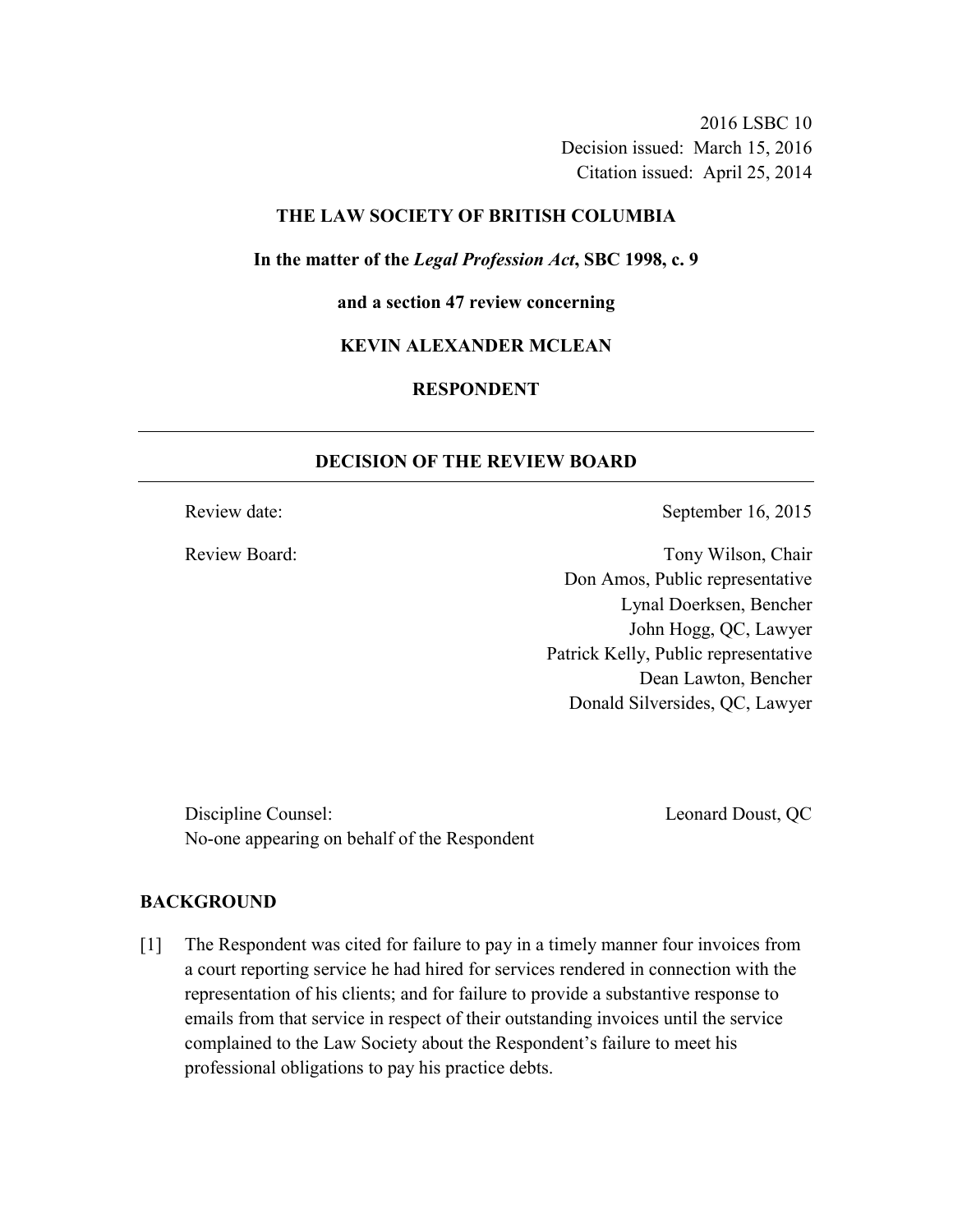- [2] The invoices were unpaid for periods of between four to six months. The Respondent was further cited for failure to provide a substantive response to emails from that court reporter in respect of those invoices until the court reporter complained to the Law Society about the Respondent's failure to pay. The citation was issued April 25, 2014 and the hearing held on September 23, 2014.
- [3] This is a Review initiated by the Law Society of the decision of the hearing panel dismissing the allegation of professional misconduct.
- [4] Rule 7.1-2 of the *Code of Professional Conduct for British Columbia* states:

A lawyer must promptly meet financial obligations in relation to his or her practice, including payment of the deductible under a professional liability insurance policy, when called upon to do so.

A hearing panel may find that a breach of the *Code* constitutes professional misconduct under section 38(4) of the *Legal Profession Act*.

[5] The hearing panel rendered its decision on Facts and Determination (2014 LSBC 63) on December 16, 2014, determining that the Respondent's conduct, while imperfect and unfortunate, did not constitute professional misconduct, and the citation was dismissed. With respect to the length of time it took to pay the invoices, after a review of prior cases for non-payment of practice debts, the panel held at paragraph 41:

> Each of these cases involved conduct that was much more egregious than the Respondent's. The lawyers in question failed to pay their practice debts for years, if at all. Here, the Respondent paid the accounts within four to six months after they were rendered. While we do not condone his delay, we do not find that it constitutes professional misconduct.

With respect to the failure to respond to the reporter's inquiries, the panel held at paragraphs 46 and 47:

> We do not consider that the Law Society requires a standard of perfection of lawyers in fulfilling their obligation to respond to communications from non-lawyers. Here, the Respondent actually replied to Reportex's communications. ...

> While the Respondent could have been more prompt, we find the delays of 17 and 20 days, respectively, in these instances, do not constitute a marked (or pronounced, glaring or blatant) departure from the standard of conduct the Law Society expects of its members.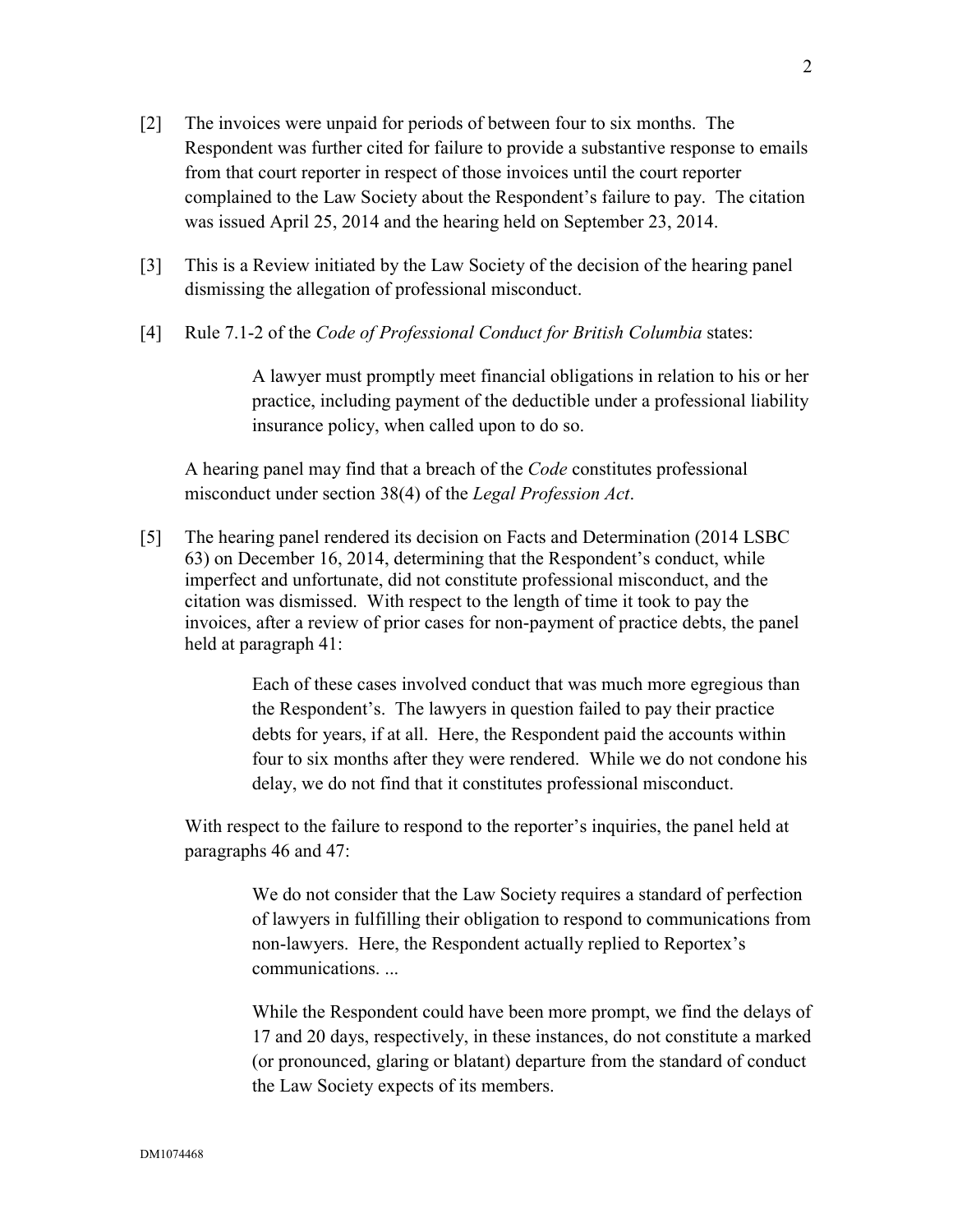- [6] It is the position of the Law Society in this Review that the Respondent's conduct was a marked departure from the standard of behaviour expected of lawyers, and that he ought to be sanctioned. Furthermore, it is the position of the Law Society that the reputation of the legal profession and the functioning of the justice system suffer when lawyers blatantly disregard their obligations to pay their practice debts and fail to communicate with those to whom the debts are owed. The justice system relies on the timely payment by lawyers of their practice debts to ensure its efficient operation. If service providers, such as court reporters, lose faith in lawyers' commitments to pay practice debts, the entire system could be adversely affected.
- [7] Specifically, the Law Society submits that the hearing panel committed numerous errors in determining that the Respondent's conduct did not constitute professional misconduct. Specifically, the hearing panel erred by:
	- (a) Failing to consider the Respondent's conduct as a whole;
	- (b) Characterizing a "marked departure" from that conduct the Law Society expects of lawyers as a "pronounced, glaring or blatant departure from the standard of expected conduct";
	- (c) Concluding that, in order to constitute professional misconduct, the conduct in this matter had to be as egregious in nature as it was in previous decisions involving unpaid practice debts; and
	- (d) Attaching weight to unproven and irrelevant findings of fact.
- [8] The Law Society seeks an order from the Review Board to quash the decision of the hearing panel dismissing the citation, to substitute a determination of professional misconduct pursuant to section 47(5)(b) of the Act and to refer the matter back the hearing panel to impose the appropriate disciplinary action.

## **NON-ATTENDANCE BY THE RESPONDENT**

[9] The hearing of this matter commenced at 9:30 a.m. and the Respondent was not in attendance. The Review Board was provided a letter received by the Law Society from the Respondent the prior afternoon stating that the Respondent would not be in attendance, nor was he represented by counsel. Thus, after noting that the Respondent had been properly notified of the hearing, the hearing continued in his absence.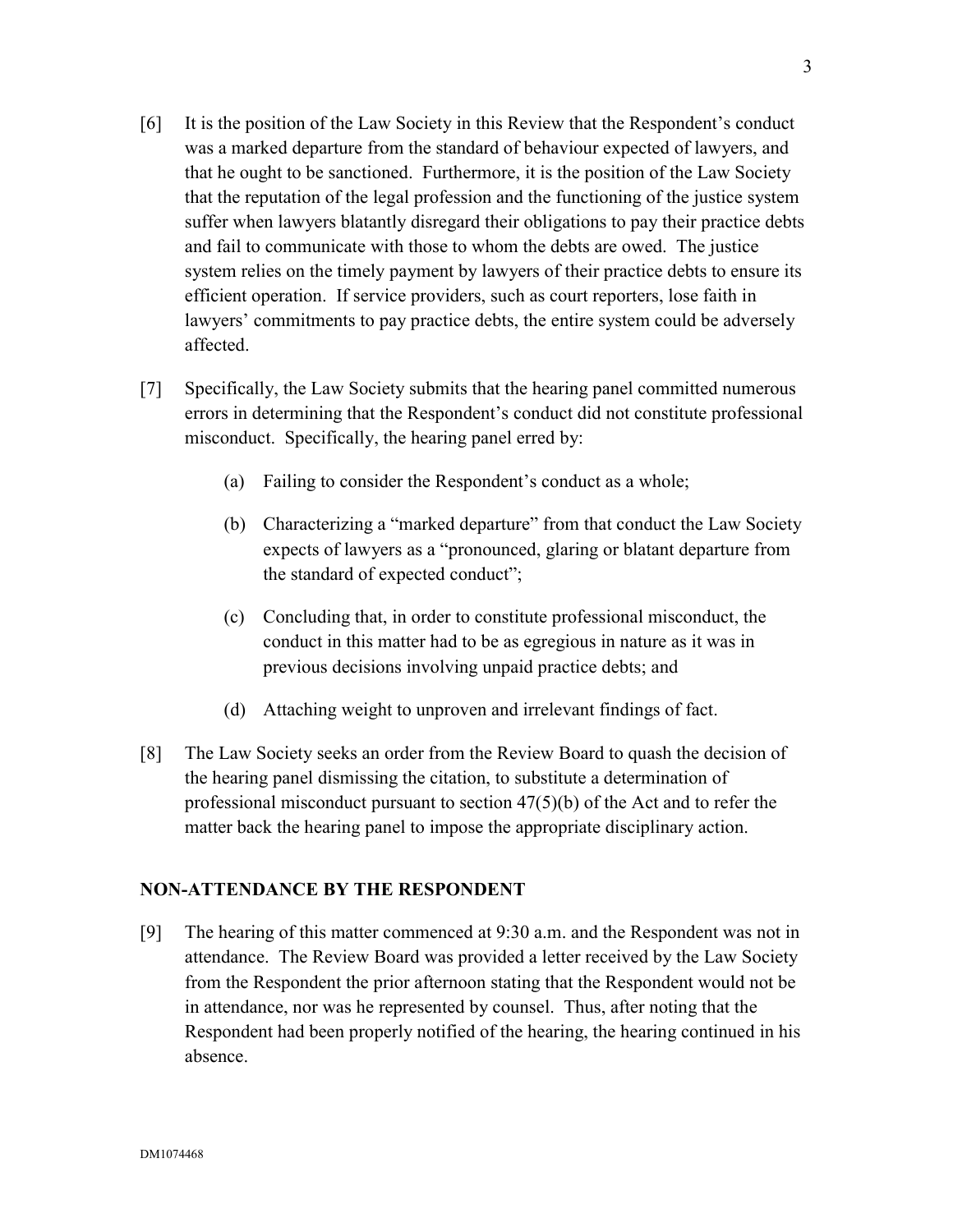#### **RESPONDENT'S APPLICATION FOR DISCLOSURE AND ADJOURNMENT**

- [10] The first issue to consider was an application by the Respondent for an order for further disclosure and the ancillary orders that would necessarily follow, including an adjournment of this Review hearing. This panel heard submissions from Law Society counsel and adjourned briefly to consider the Respondent's application and the written argument provided by the Respondent. Upon resumption of this hearing we advised that the Respondent's application is dismissed. Below are our reasons for doing so.
- [11] In a written application, the Respondent sought orders from this Review Board in these words:
	- 1. An Order that the LSBC produces all complaints made to the LSBC since its inception that involve the subject matter of this Review and the following particulars regarding the complaints which include but not limited to:
		- (a) material facts involving those complaints;
		- (b) status involving those complaints;
		- (c) reviewers of said complaints;
		- (d) recommendations for disposition of said complaints;
		- (e) ultimate disposition of those complaints and the reasons for the disposition thereunder; and
		- (f) any other particulars that are material to such complaints

(the "Fresh Evidence").

- 2. The Successful Respondent be at liberty to review the Fresh Evidence regarding those complaints and make further written submissions on the dismissal of this review and costs hereunder if there is relevance to how the LSBC handled said complaints;
- 3. An Order the hearing is adjourned and stayed pending the disclosure of the Fresh Evidence by the Successful Respondent with the Successful Respondent given 14 days to provide submissions once he has received the Fresh Evidence; and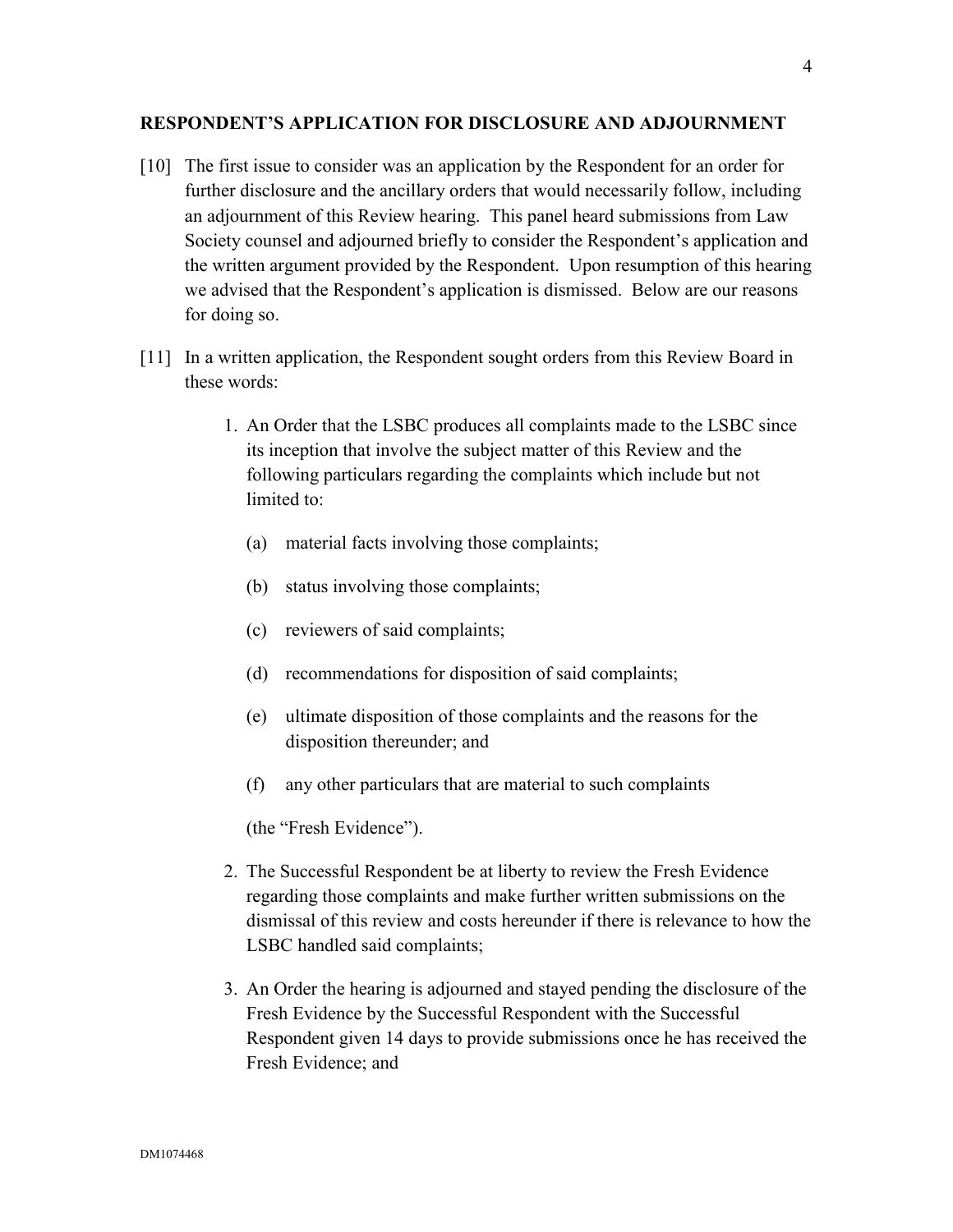- 4. Special costs of this application in favour of the Successful Respondent and against the LSBC payable forthwith.
- [12] The basis for the Respondent's application was that Law Society counsel, Ms. Kirby, made submissions before the hearing panel that the type of complaint relating to non-payment or late payment of bills by lawyers "simply does not happen so citations do not exist in the circumstances regarding the case at bar." (para. 9 of Respondent's Notice of Application)
- [13] The Respondent argues that this material is relevant because, if the material he seeks shows that there have been numerous similar complaints in the past, then that is highly material and relevant evidence in this review.
- [14] The Respondent relies on s. 47(4) of the Act, which provides authority to a Review Board to permit fresh evidence in special circumstances. The section states:

If, in the opinion of a review board, there are special circumstances, the review board may hear evidence that is not part of the record.

- [15] The "record" is determined by Rule 5-23 and includes the citation, transcripts of the proceedings, exhibits in evidence, written arguments, the decision of the hearing panel and any other documents agreed upon by counsel.
- [16] The Respondent relies on the case of *Zhu v. Li*, 2007 BCSC 1467, in which Ehrcke, J. set out principles that apply in an application to re-open a trial to adduce fresh evidence.
- [17] The Law Society opposes the application on the basis that:
	- (a) Rule 3-3(1), which provides for confidentiality of complaints, prohibits production of the fresh evidence;
	- (b) the fresh evidence requested is irrelevant to the issue of whether the Respondent committed professional misconduct and therefore cannot be the subject of an order for production under s. 44(4)(b) of the *Legal Profession Act*;
	- (c) the Respondent has not met the test for introduction of fresh evidence, set out in *Palmer v. The Queen*, [1980] 1 SCR 759, which has been applied by Law Society review panels; and
	- (d) practical and policy reasons further militate against the granting of the order requested.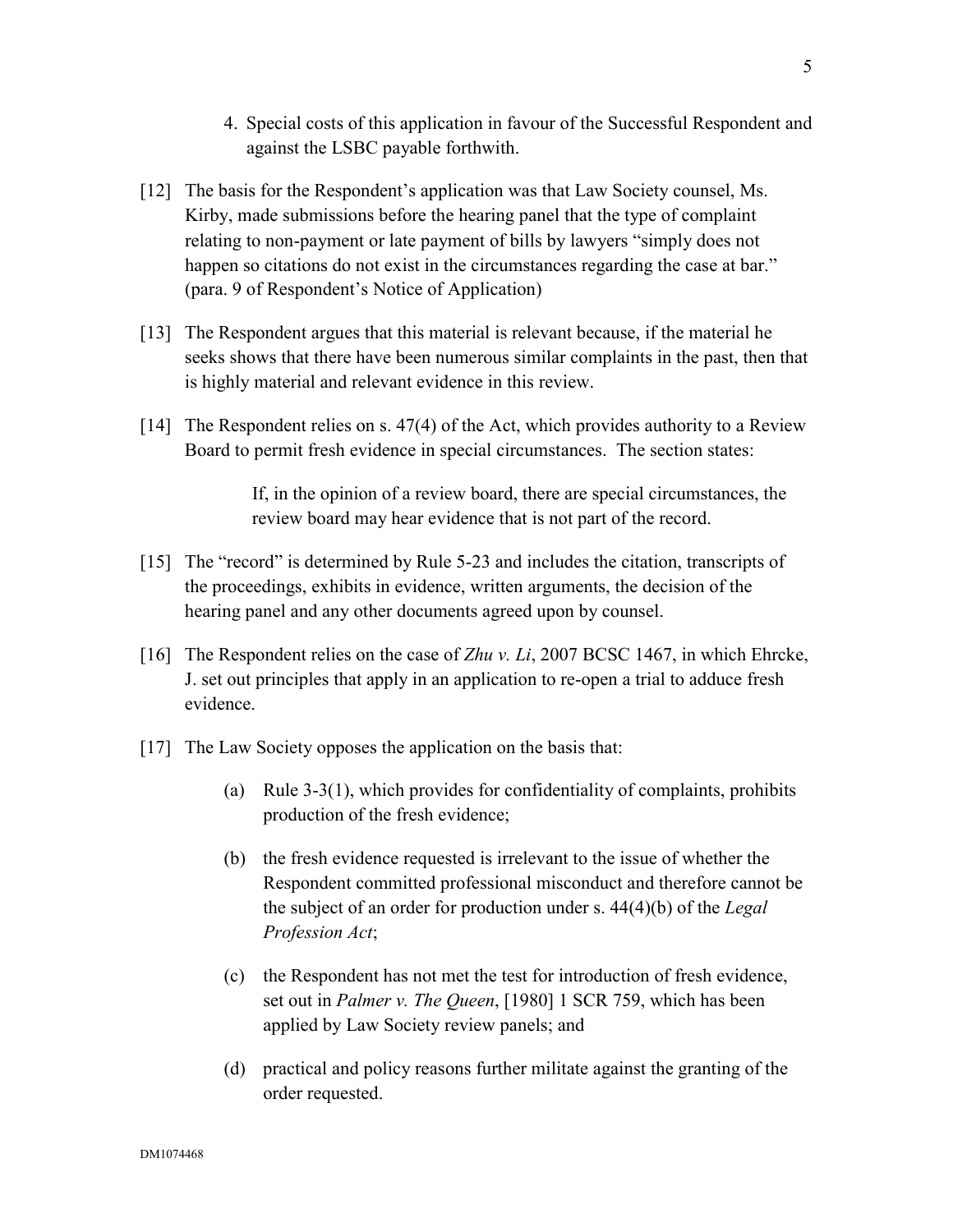# **REASONS FOR DISMISSING PRELIMINARY APPLICATION FOR DISCLOSURE AND ADJOURNMENT**

- [18] The first issue to be settled is whether the material sought is relevant and, if so, is it admissible.
- [19] The Respondent refers to the case of *Re. Cartaway Resources Corp.*, 2002 BCCA 461, in which the BC Securities Commission had levied fines against two brokers for trading violations. The brokers were assessed fines that they argued were excessive. The court held that past decisions of the Securities Commission involving circumstances where the Commission entered into settlement agreements with violators were relevant to show that the Security Commission's fines were consistent with prior decisions and not arbitrary.
- [20] The Respondent argued that, "if there have been 500 complaints of late payment by lawyers in the last ten years and no citations as alleged by Ms. Kirby, then that is highly material and relevant evidence that Ms. Kirby put into evidence in her submissions before the Hearing Panel." (para. 12 of Respondent's Notice of Application)
- [21] The Respondent is referring to the submissions of Law Society counsel at the hearing of this matter when the chair of the hearing panel queried at p. 55, lines 16ff:
	- Q Have you got any authorities where this Law Society or another has found a four to six month delay in paying modest invoices like these to constitute professional misconduct?
	- A There aren't a lot of decisions dealing with failure to pay practice debts because the standard in our province is that they are paid promptly so we rarely get failure to pay practice debts.

What you have are decisions where – again, my comments to Ms. Fung is when a lawyer is able to pay practice debts, we don't get into this situation. We get into this situation in the cases that you see are cases where the lawyer is in financial difficulties and is unable to pay them, which makes this case unusual. So the answer is I have not seen cases where you've got a four to six month delay in paying practice debts by a lawyer who is otherwise able to pay them. It doesn't come up.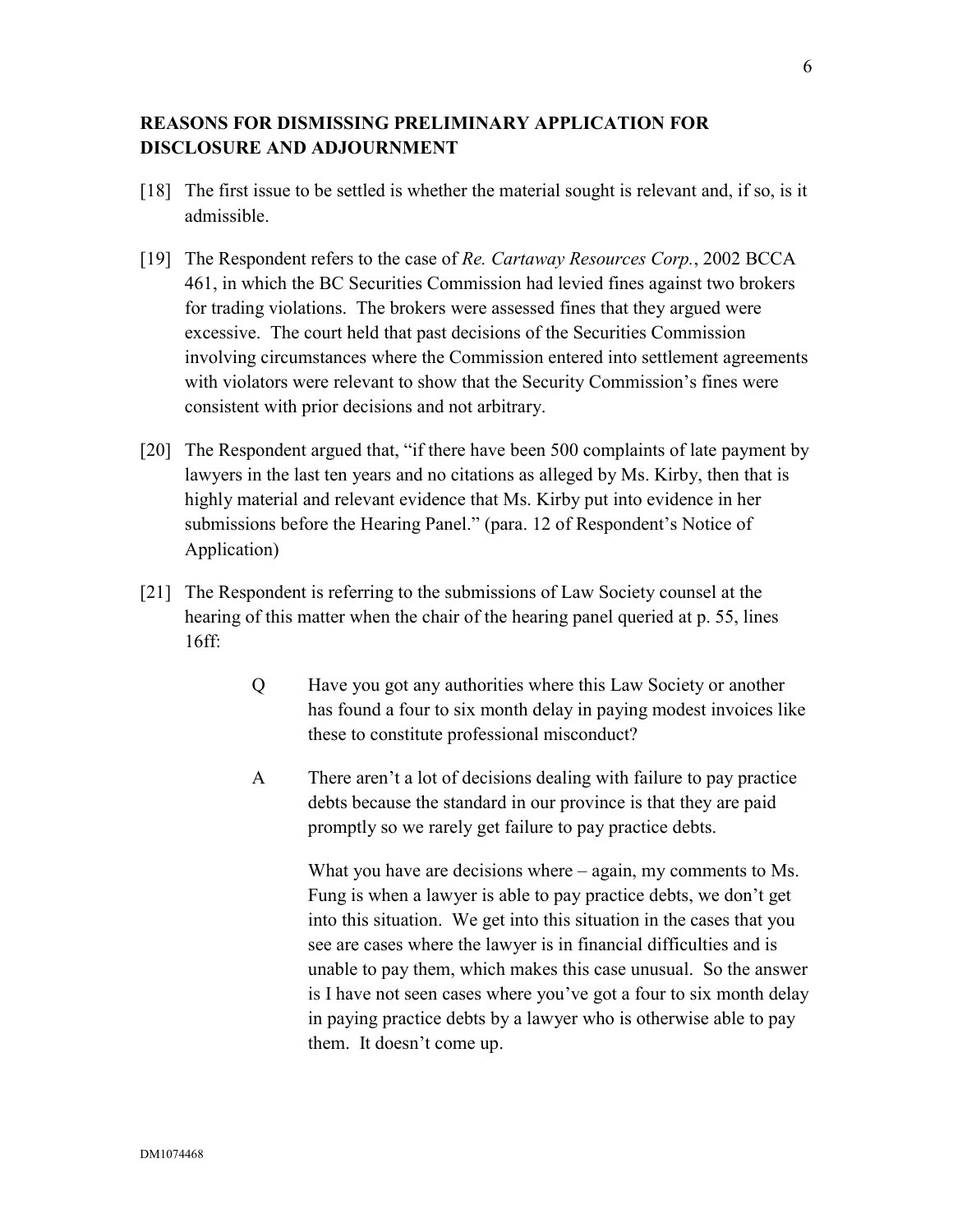- Q Well, does it not come up because it doesn't happen or does it not come up because it doesn't become the subject of a citation?
- A In my submissions, it's because the lawyers are paying their practice debts. And certainly, you know, prior to a complaint being filed, a lawyer would have paid his practice debts.
- [22] The first question noted in paragraph 21 above was an inquiry to help the panel determine the parameters of what is "professional misconduct" in this case. The submissions of Law Society counsel were an attempt to answer this question and were not evidence. Law Society counsel did not "put into evidence" the issue of what the Law Society had done in similar cases.
- [23] The second question, although understandable given the nature of the exchange, is not relevant to the ultimate question. The reason for issuing the citation is not relevant to the ultimate issue of whether the conduct of the Respondent in this case amounts to professional misconduct.
- [24] In support of this proposition, the Law Society referred to the case of *Law Society of BC v. Boles*, 2015 LSBC 27, wherein the respondent had sought production of all documents of cases similar to the respondent's. The panel found at paragraph 17:

We have determined that the argument on relevance fails. The reason for the failure of any other member of the Law Society to report an *Income Tax Act* Certificate against him or her does not assist in any way the determination of the failure of Ms. Boles to report. *We find that each such determination must be developed on its own facts and no fact or circumstance from another lawyer's failure to report a certificate can assist a panel with deciding what caused the Respondent to act in the manner she did.* 

[emphasis added]

- [25] As for the *Cartaway* decision cited by the Respondent, we find it is not applicable to the case at hand. *Cartaway* concerns the penalty assessed by the Securities Commission in relation to the penalties assessed in similar cases. It was not an inquiry into why the violators were being prosecuted. In the Respondent's case the citation was dismissed and no penalty imposed.
- [26] We find that the material sought by the Respondent is not relevant to this Review and there is no "special circumstance" established by the Respondent to justify an exception to s. 47(4) of the Act.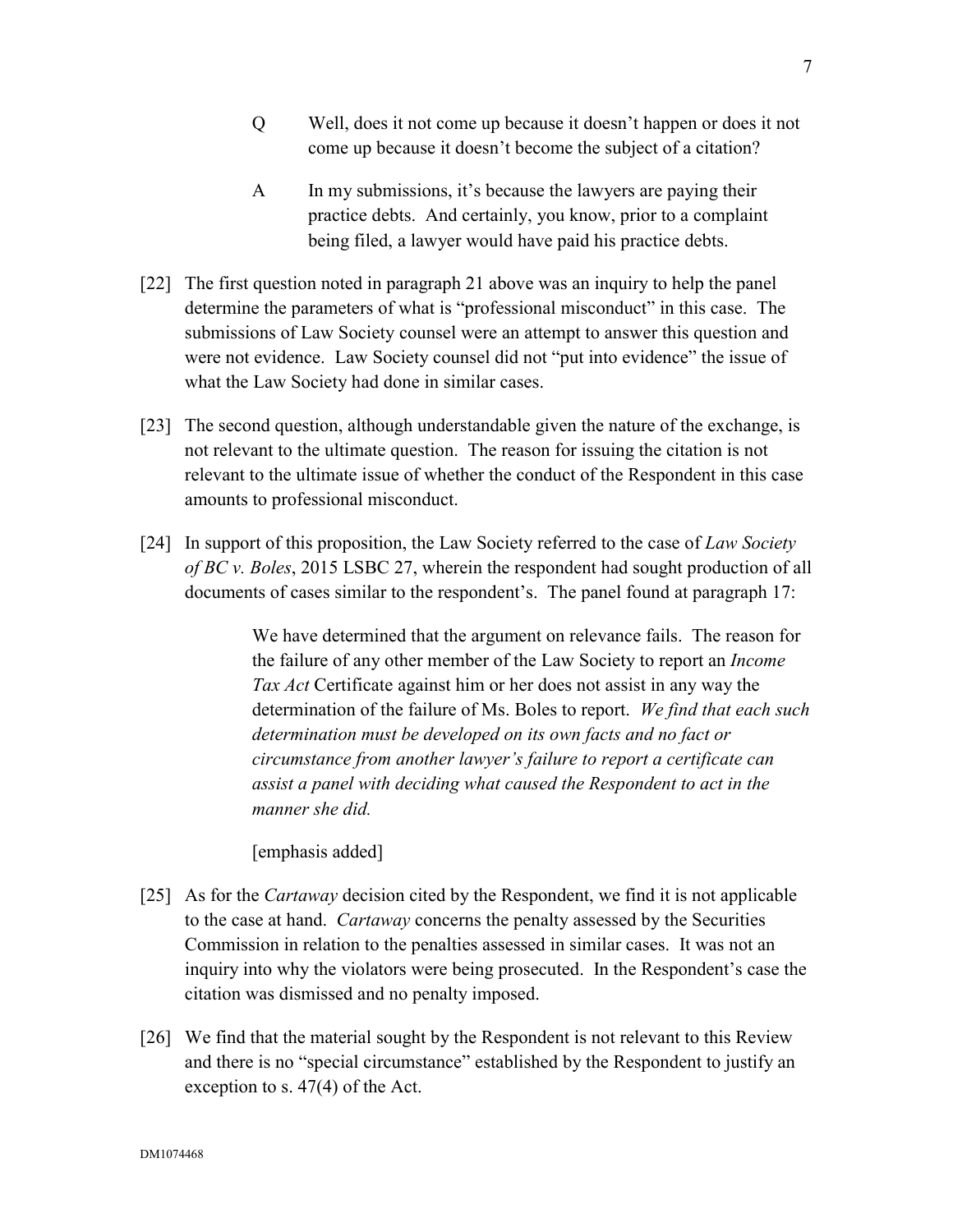[27] Even if such material were somehow relevant, it would not be admissible pursuant to Rule 3-3(1) which states:

> No one is permitted to disclose any information or records that form part of the investigation of a complaint or the review of a complaint by the Complainants' Review Committee except for the purpose of complying with the objectives of the Act or with these Rules.

The rationale for this Rule, as argued by Law Society counsel is clear:

- (a) It protects the privacy interests of a complainant;
- (b) It protects lawyers from meritless complaints where the complainant is simply on a fishing expedition.
- [28] In general, the disclosure of the records of prior complaints from the date the Law Society was created can serve no useful purpose in the administration of justice. Complaints to the Law Society are made for any number of reasons, and complainants on one matter should not be part of the process on an unrelated matter. To subject a complainant or other witness to scrutiny in an unrelated proceeding is unnecessary and unfair to that complainant or witness.
- [29] Further, it would be unworkable, if not impossible, to require the Law Society to produce "all complaints made to the LSBC since its inception that involves the subject matter of this Review" (Respondent's Notice of Application). The Law Society of British Columbia was incorporated in 1884. To require the Law Society to search its records for such material would cause the administration of justice to grind to a halt.
- [30] As we find the requested information is neither relevant nor admissible, we need go no further to discuss the cases involving the application of "fresh evidence." The Respondent's application for disclosure is dismissed together with the Respondent's application for an adjournment.

## **STANDARD OF REVIEW**

- [31] The Law Society agrees that the determination by the hearing panel that the Respondent's conduct did not constitute professional misconduct is a finding of mixed fact and law.
- [32] The Law Society submits that the standard of review to be applied by the Review Board in this matter is that of correctness. It bases this submission on the decision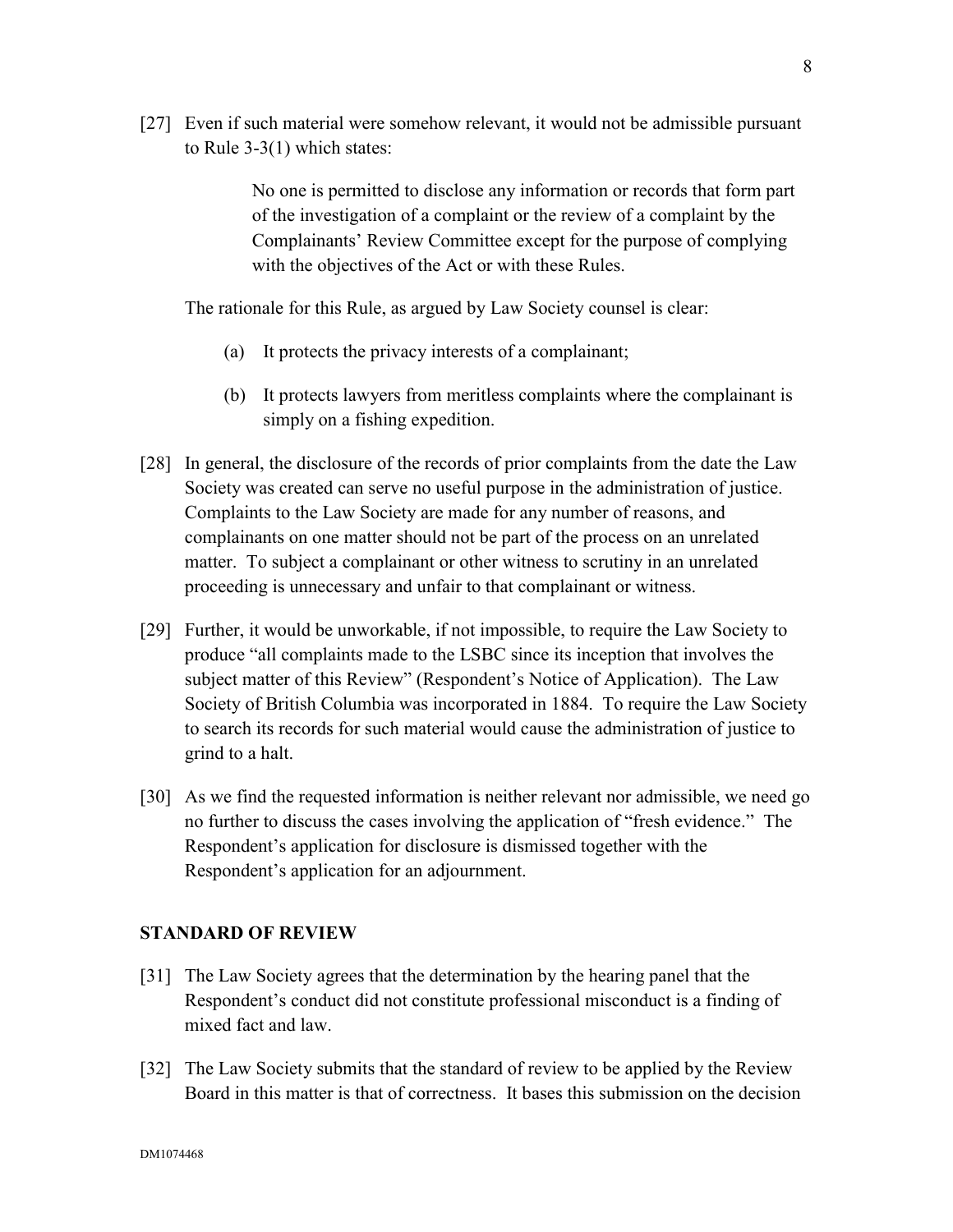in *Law Society of BC v. Dobbin*, 1999 LSBC 27, [2000] LSDD No. 12, and several subsequent decisions made by Law Society review panels that the Law Society submits have consistently held that the standard of review to be applied to findings of mixed facts and law made by hearing panels where no controverted *viva voce* evidence is involved, is that of correctness. The Law Society submits that, to be consistent with previous decisions by review panels, the correctness standard of review should be applied by the Review Board to the determination made by the hearing panel with respect to whether the Respondent's actions that were the subject of the citation constituted professional misconduct.

- [33] In addition to *Dobbin*, the Law Society relied on subsequent decisions of review panels in *Law Society of BC v. Hops*, 1999 LSBC 29, [2000] LSDD No. 11, (para. 11); *Law Society of BC v. Hordal*, 2004 LSBC 36 (paras. 8-12); *Law Society of BC v. Berge*, 2007 LSBC 07 (paras. 19-21); *Law Society of BC v. Welder*, 2007 LSBC 29 (para. 30); *Law Society of BC v. Foo*, 2015 LSBC 34 (paras. 9-12); *Law Society of BC. v. Chiang*, 2014 LSBC 55 (paras. 27-28); *Re Lawyer 10*, 2010 LSBC 02 (paras. 55-57); *Law Society of BC v. Chan*, 2009 LSBC 20 (paras. 25-26); Law *Society of BC v. Martin*, 2007 LSBC 20 (paras. 11-14); *Law Society of BC v. Geronazzo*, 2006 LSBC 50 (paras. 12-15).
- [34] The review in *Dobbin* was conducted by a panel of 11 benchers, nine of whom provided majority reasons and two of whom dissented. The majority decision was summarized in *Discipline Case Digest, 00/7*, including the following with respect to the standard of review:

In considering the scope of a review under section  $47(3)$  the majority of the Benchers determined that the proper standard for review is correctness, with the sole exception of deference to a hearing panel's advantage in making findings of fact from controverted sworn evidence. The majority declined to adopt a standard of deference to the hearing panel's exercise of judgment or discretion, as may be applied by courts of appeal reviewing triers of fact in certain circumstances. The majority noted a difference in function between the Benchers and the courts of appeal.

[35] The dissenting Benchers did not agree that the appropriate standard of review was correctness. Their reasons on standard of review were summarized as follows:

> Mr. Tretiak dissented from the majority decision. He found the standard of correctness applied by the majority is a departure from the law of appellate review, was unsupported by policy considerations relating to certainty, comity and finality and represented a radical departure in Bencher jurisprudence. The appropriate test, and that applied in most past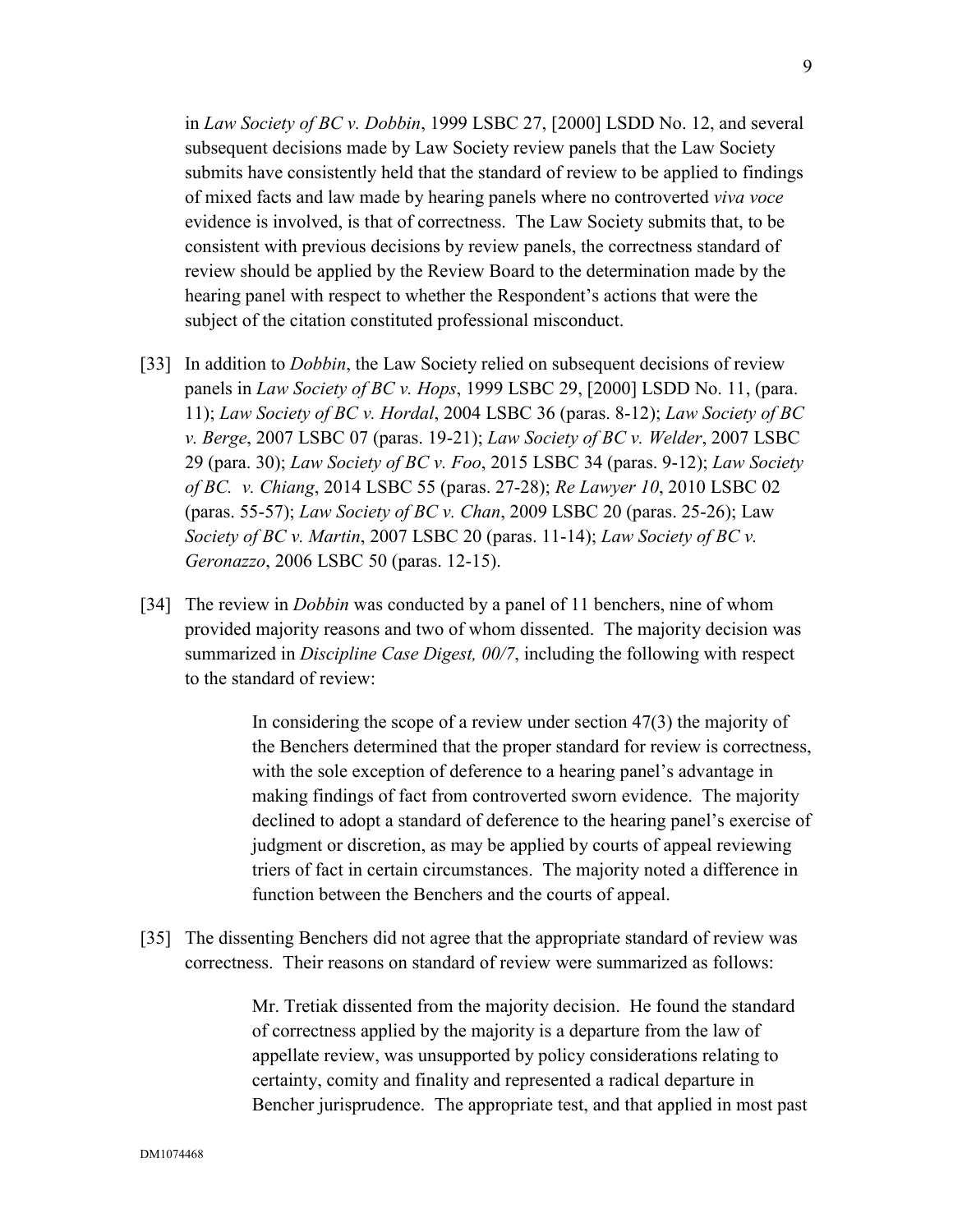Bencher reviews, is that of "reviewable error," which is often cited as "palpable error," "overriding error" or "clearly wrong." A Bencher review is a review on the record, with the power for Benchers to hear new evidence. Nothing in section 47 authorizes the Benchers to substitute for the hearing panel's discretion where no new evidence has been called.

[36] The Law Society submits that the earlier decision in *Law Society of BC. v. McNabb*, 1999 LSBC 2, by a Bencher review panel came to the same conclusion with respect to the standard of review. This is not clear from what the panel said in *McNabb*. That statements of the majority of the Benchers with respect to the standard of review are set out in their entirety in para. 3, in which they stated:

> Standard of Review -- Our first task is to determine what standard we should apply in determining whether or not to interfere with the facts found by the Hearing Panel. Section 47 gives us a wide discretion to substitute our own judgement for that of the Hearing Panel. Nonetheless, this is a review on the record. Mr. Cuttler submitted that it is common sense that we ought not to interfere readily with the facts as found, and we agree that caution is appropriate. The Hearing Panel had the advantage of seeing and hearing the witnesses for two days, while we have heard only submissions from counsel. Accordingly, we will not interfere with the Hearing Panel's findings of fact unless it is shown that there is no evidentiary basis for those findings.

- [37] In *Hops*, the Benchers concluded it was the Benchers in a review, rather than the hearing panel, who are the ultimate arbiters of what constitutes professional misconduct and that the scope of review of the Benchers with respect to the hearing panel's finding of professional misconduct is one of *correctness*. They also found, however, that when a review relates to findings of fact by a tribunal before whom *viva voce* evidence was given, the Benchers should not interfere with such findings unless there have been clear and palpable errors in those findings or if the findings of fact were based on no evidence.
- [38] In *Hordal*, the Benchers on review adopted the application of the standard of review of correctness within the parameters described in *Dobbin, McNabb* and *Hops*. The Benchers were of the view that, where a hearing panel has had the benefit of *viva voce* testimony of witnesses and has had the opportunity to assess the credibility of those witnesses by observing their demeanour, the Benchers ought to accord some deference to the hearing panel on matters of fact where determinations were made by the hearing panel on factual matters in dispute. With respect to a review of a determination as to whether professional misconduct had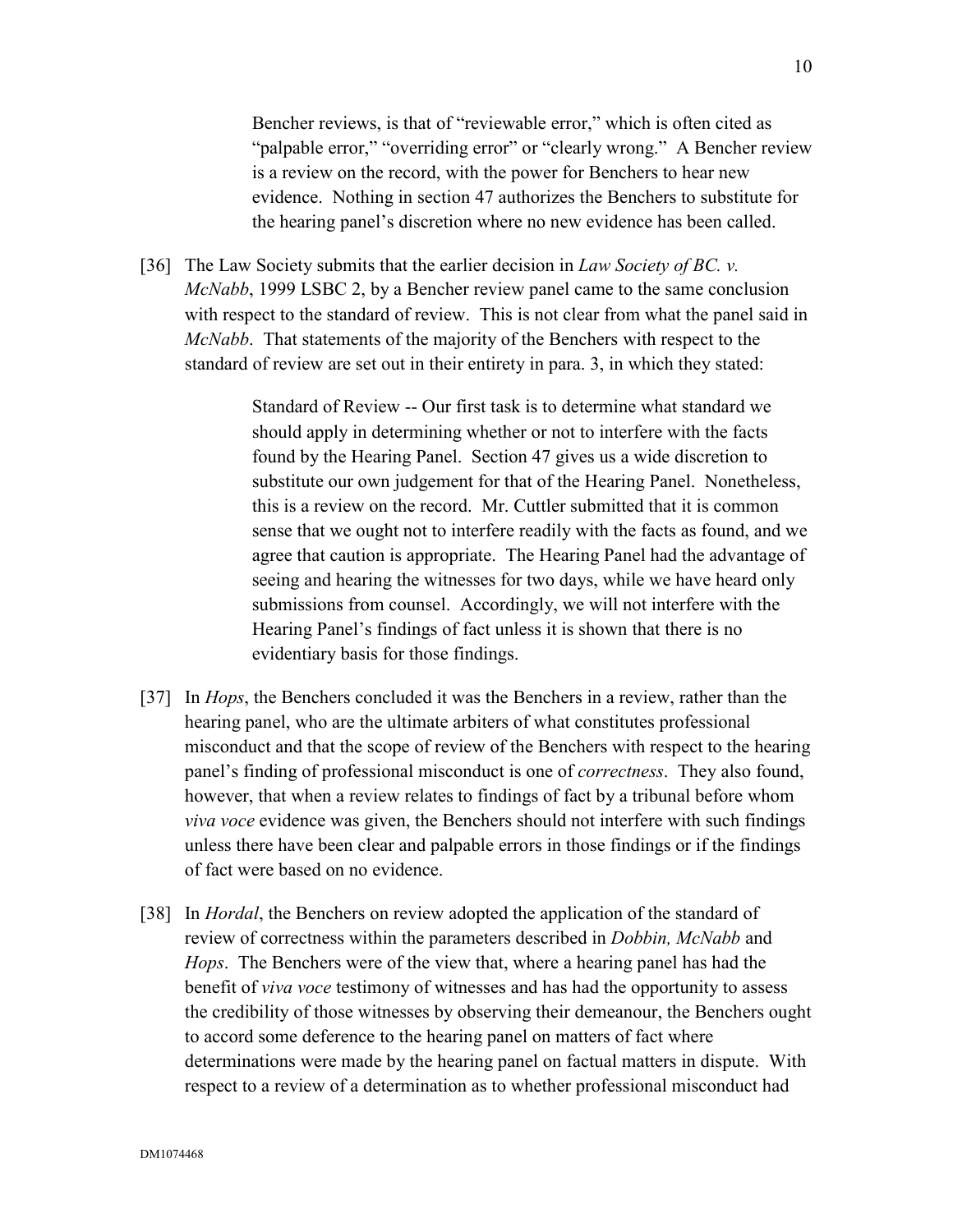occurred, the Benchers in paragraph 12 unambiguously stated that, when the panel has made no findings of fact in respect of controversial matters, the appropriate standard of review is correctness, as follows:

> No such deference issues arise on this review as the Panel was not required to make any findings of fact in respect of controversial matters as the hearing proceeded on an Agreed Statement of Facts. In those circumstances, this quorum of Benchers is equally capable of determining an appropriate outcome without being required to defer to the Hearing Panel on findings of fact. This is not to say that we should randomly substitute our judgment for that of the Hearing Panel, but that we must do so if in our view the disposition made by the Hearing Panel, in all of the circumstances, is incorrect.

[39] Similarly, in *Berge*, the Benchers on review stated that, subject to the qualification that, where issues of credibility are concerned, the Benchers should only interfere if the panel made a clear and palpable error, in all other cases the correct standard of review is correctness, which they articulated in paragraph 20 as follows:

> This standard permits the Benchers to substitute their own view for the view of the Hearing Panel as to:

- (i) whether the Applicant's conduct constitutes conduct unbecoming a lawyer; and/or
- (ii) whether the penalty imposed was appropriate.
- [40] The other decisions cited by the Law Society were consistent with the reasoning in *Dobbin, Hops, Hordal and Berge.*
- [41] The Respondent submitted, however, that the Court of Appeal for British Columbia in *Mohan v. Law Society of BC*, 2013 BCCA 489, followed by the Court of Appeal decision in *Kay v. Law Society of BC*, 2015 BCCA 303, established a new standard of review for hearing panel decisions by a review board.
- [42] *Mohan* dealt with an application to the Law Society for enrolment as an articled student. The majority of the hearing panel found that the applicant was of good character and repute and, after review, a review board of the Law Society overturned the decision and denied the application. The Court of Appeal set aside the decision of the review board and restored the decision of the hearing panel.
- [43] The appellant in *Mohan* contended that the review board applied the incorrect standard of review to what he asserted was the hearing panel's implicit finding that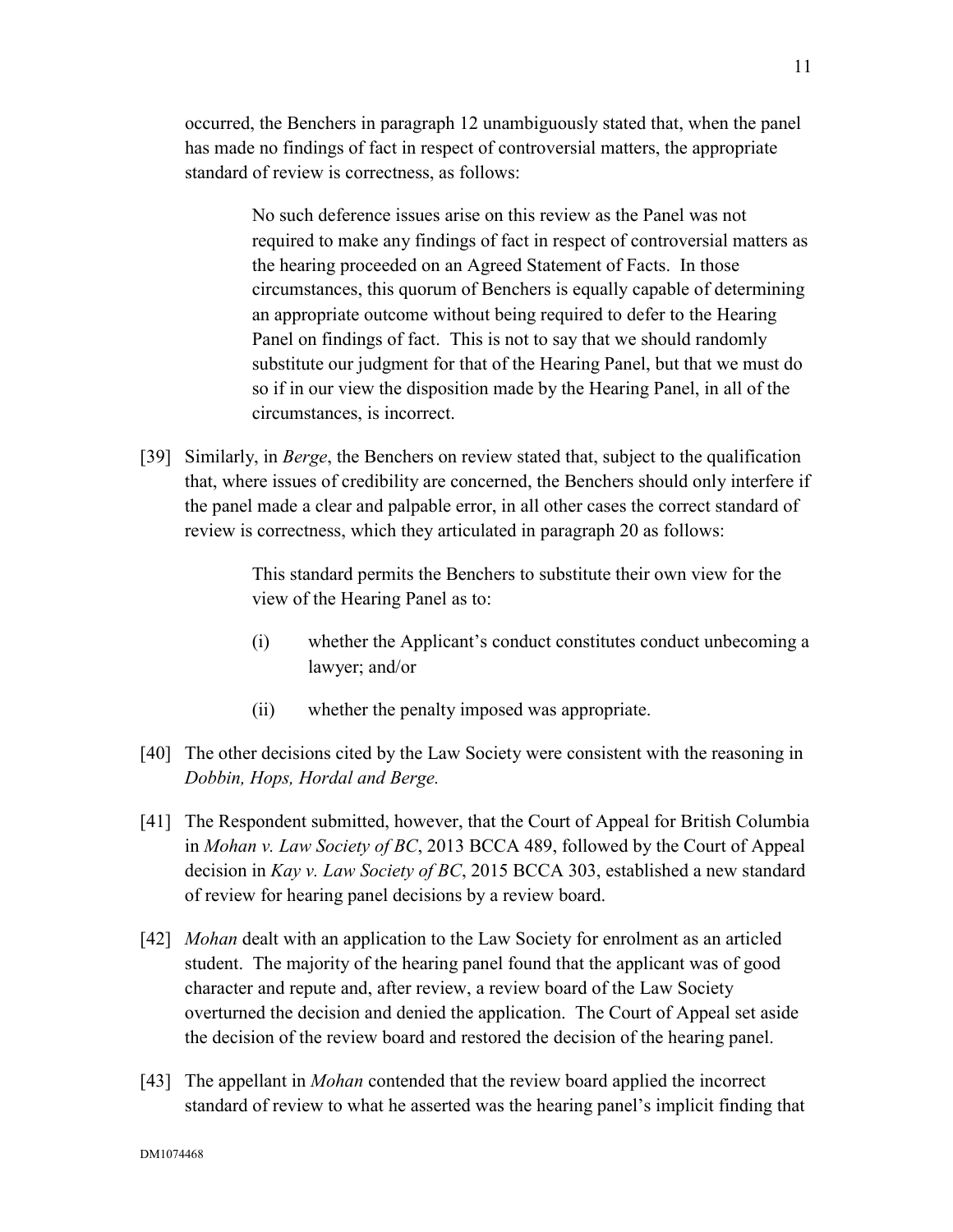he was credible. In considering what the appropriate standard of review for the review board is, Mr. Justice Hinkson (as he then was) at paragraph 31 quoted with approval from a decision of a Law Society of Upper Canada Appeal Panel decision:

> In *Kazman v. The Law Society of Upper Canada*, 2008 ONLSAP 7, another Appeal Panel of the Law Society of Upper Canada engaged in a useful examination of the appropriate standard for their review of a decision of a Hearing Panel, and the basis for that standard. After their review of the principles underlying the appropriate standard, the Appeal Panel stated at para. 37 that bencher-triers generally enjoy the same advantages over bencher-reviewers that triers of fact have over reviewers in respect of questions of fact and credibility. The Appeal Panel then went on to outline the applicable standard of review at para 38:

Thus, the Appeal Panel's functions consist in assessing whether a Hearing Panel's reasons and decisions are correct or reasonable under the applicable standard of review, and putting right, where warranted, any matters that fail under that assessment. The principles are as follows:

- i. For questions of statutory and common law including the *Law Society Act* and other statutes and common law closely connected to its functions, constitutional authority, legislative jurisdiction, procedural fairness, natural justice, bias including reasonable apprehension of bias, and Law Society policy, the standard of review is correctness. The Appeal Panel owes little or no deference to a hearing panel on such questions. The Appeal Panel may interfere with the reasons and decisions of a hearing panel on such questions if the Appeal Panel believes that the hearing panel decided them incorrectly.
- ii. *For questions of fact, credibility, mixed fact and law, and penalty, the standard of review is reasonableness*. The Appeal Panel owes higher deference to a hearing panel on such questions. The Appeal Panel may interfere with the reasons and decisions of a hearing panel on such questions only if the Appeal Panel believes that the hearing panel decided them unreasonably.
- iii. *The standard of review for the reasons and decisions of a hearing panel as a whole is one of reasonableness. If the Appeal Panel finds that a hearing panel incorrectly decided an*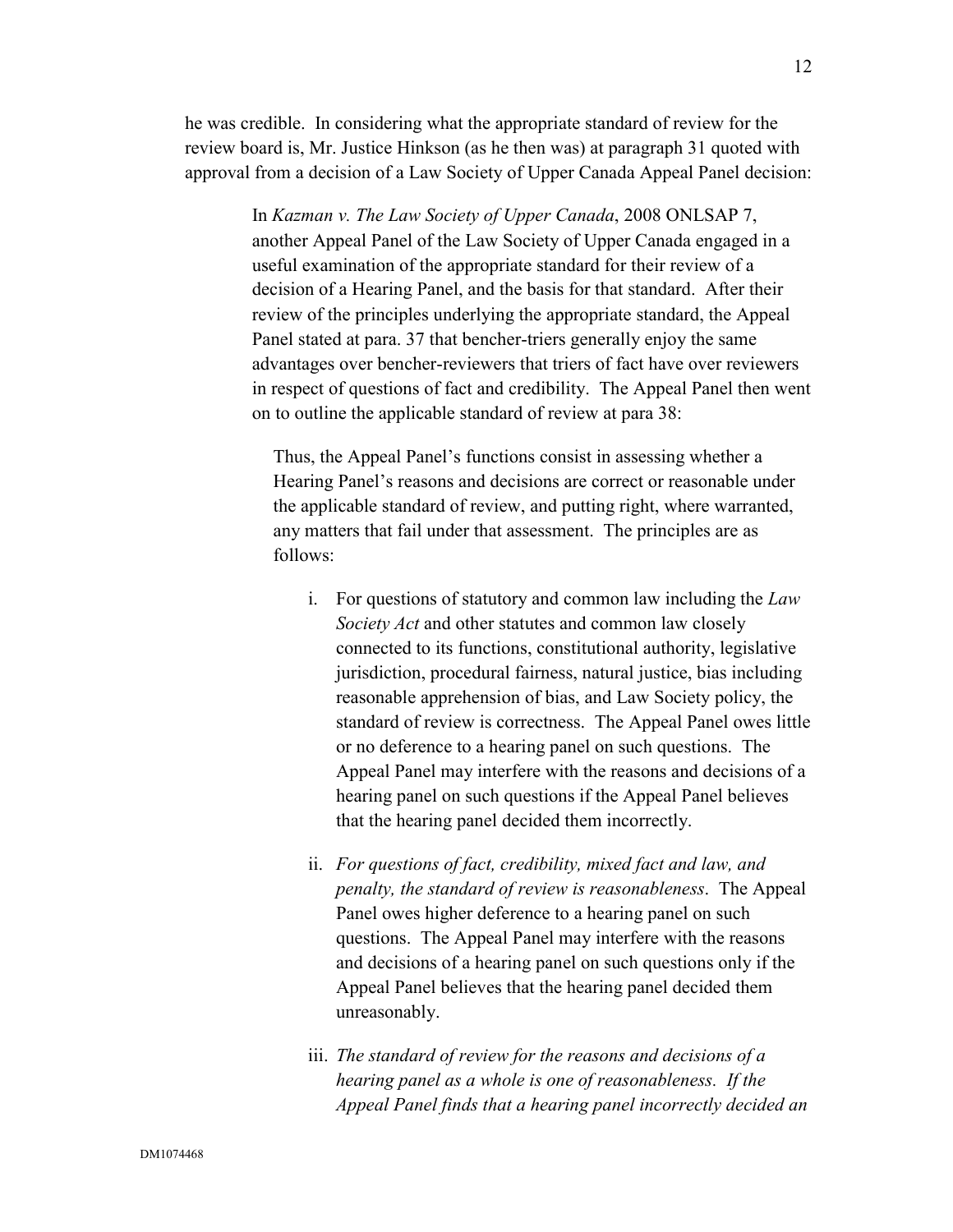*issue that the hearing panel was required to decide correctly but nevertheless reasonably decided the case as a whole, the Appeal Panel should correct the error, but otherwise not interfere with the acceptable outcome.*

- iv. In performing its functions, the Appeal Panel shall not re-try the dispute at first instance, but shall conduct a somewhat probing examination of the reasons of the hearing panel to determine whether those reasons, taken as a whole, are reasonable, transparent, intelligible, tenable, defensible in relation to the law and the facts, and supportive of the hearing panel's decisions within a range of acceptable outcomes. If they are, the Appeal Panel shall not interfere with them even if the members of the Appeal Panel suspect that they might have preferred a different acceptable outcome.
- v. The Appeal Panel's functions may be expanded only in the not usual circumstances where fresh evidence is permitted before the Appeal Panel, and then only to the extent that the fresh evidence bears upon the case.

[emphasis added by Hinkson, JA]

- [44] The emphasis added by Mr. Justice Hinkson in portions of para. 38(ii) and all of para. 38(iii) of *Kazman* clearly establishes that it is the view of the Court of Appeal that this is the correct standard of review for Law Society review boards.
- [45] The Court of Appeal in *Mohan* concluded that the issue before them was not whether the review board applied the correct standard of review. Instead, the Court of Appeal determined the review board was not correct when it found that the majority of the hearing panel made no finding with respect to the appellant's credibility. Mr. Justice Hinkson stated at para. 35:

If no finding of credibility was made by the majority, then no deference could be given. If a finding was made, then it was entitled to but was not afforded deference from the Review Board.

[46] *Kay* also involved a hearing panel's decision with respect to a credentials matter. In that case, the appellant was a former practising lawyer who ceased to practise and subsequently applied for reinstatement. A review board of the Law Society set aside the hearing panel's decision to reinstate the applicant, and the applicant appealed the review board's decision.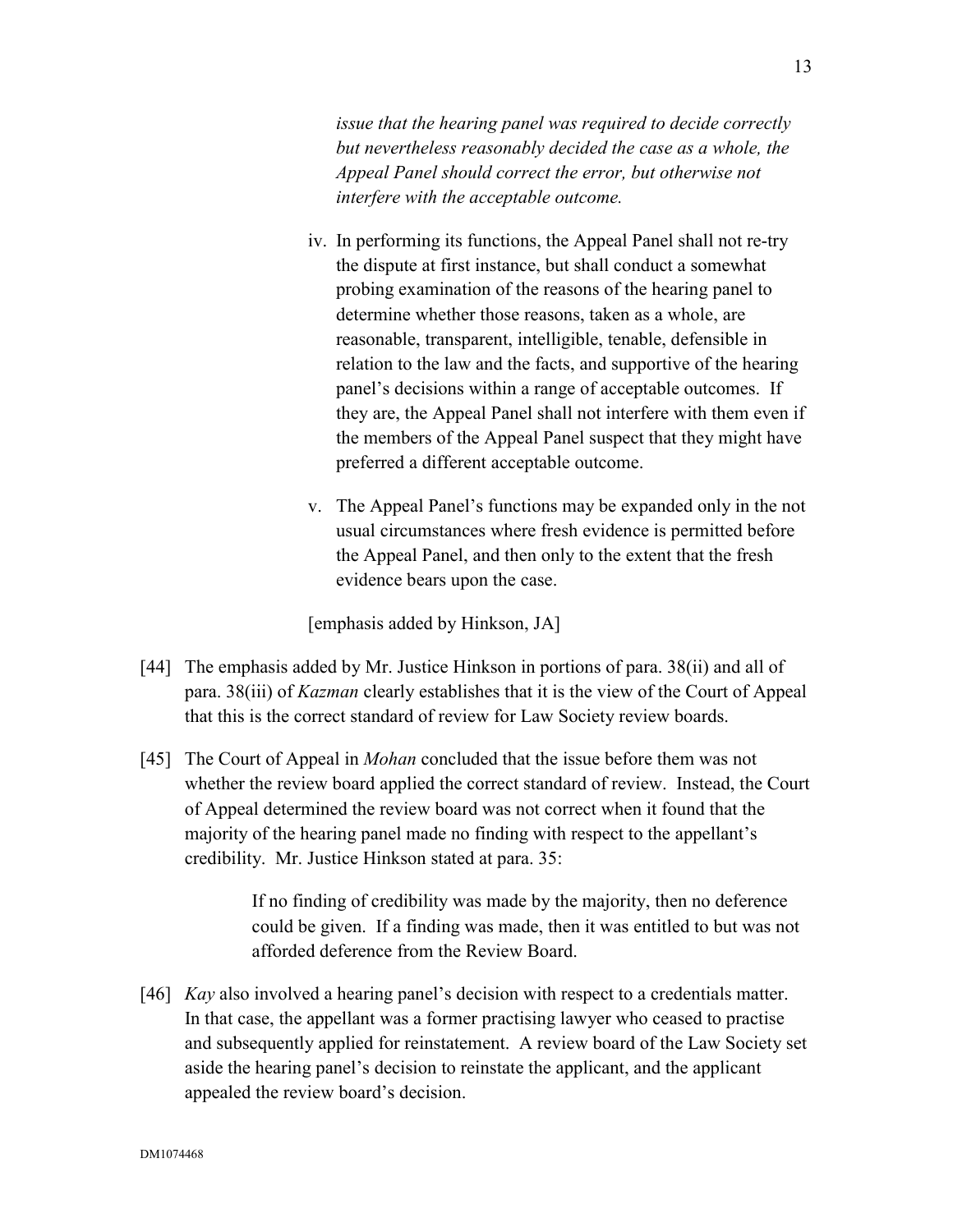- [47] The Court of Appeal in *Kay* considered the standard of review by a review board of a hearing panel's decision to reinstate and quoted para. 38 of *Mohan* as correctly stating the applicable standard of review, including the emphasis added by Mr. Justice Hinkson.
- [48] The Court of Appeal in *Kay* upheld the decision of the review board on the basis that the hearing panel made an error of law for which the standard of review by a review board, applying the principles articulated in *Kazman* and adopted by the Court of Appeal in *Mohan*, is correctness.
- [49] The Law Society points out that decisions have been published by Law Society review boards subsequent to the release of the decision in *Mohan* on November 18, 2013 and that some of these decisions reconfirm the standard of review as articulated by the decisions in *Dobbin, Hops, Hordal and Berge* and that no subsequent decisions that considered the standard of review adopted the standard of review articulated in *Mohan* that was confirmed by Kay. The Law Society takes the position neither *Mohan* nor *Kay* changed the law regarding the standard of review to be applied by a review board to a decision of a hearing panel.
- [50] In analyzing the effect of *Mohan* and *Kay*, it is important to consider the context of the decision made in *Kazman* and the basis for the articulation of the standard of review set out in para. 38 of that decision.
- [51] At para. 25 of *Kazman*, the appeal panel analyzed judicial review in terms of whether the trier has either an advantage or no advantage over the reviewer in the decision making process in respect of 15 questions posed by the appeal panel. In its analysis, the appeal panel stated the following with respect to advantages held by the trier over the reviewer:

A trier has an advantage over the reviewer in respect of the following questions, and is thus owed higher deference by the reviewer in deciding them:

> *Questions of Fact*. The trier receives the documentary and other hard evidence, and hears live from the witnesses, allowing the trier to reach conclusions as to the facts. This evidence may be received over a span of hours, days, weeks, months or even years. The trier is in a more advantageous position than a reviewer to receive and assess such evidence and draw factual conclusions from it.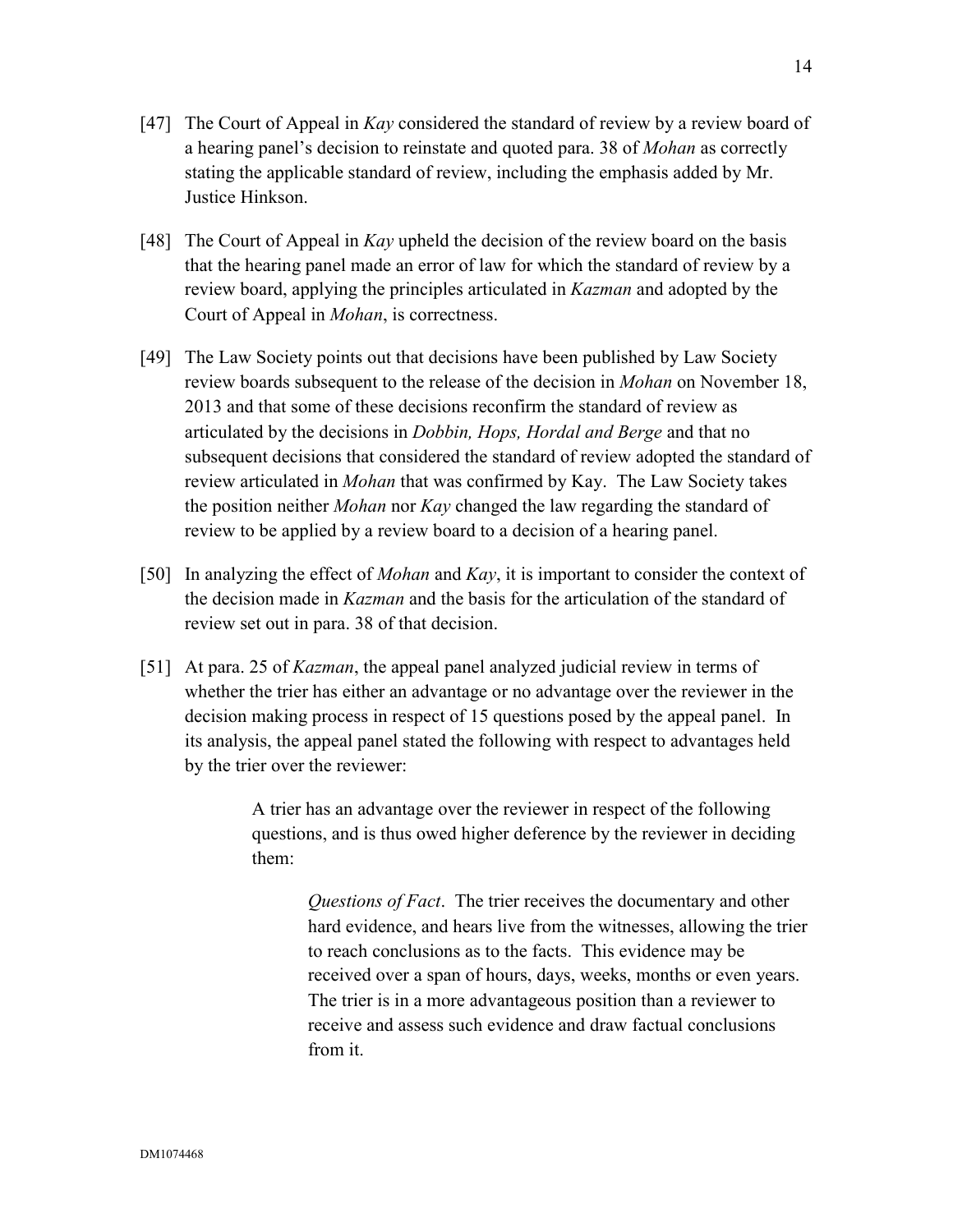*Questions of Credibility*. Credibility is a question of fact but worthy of special comment. The trier has the advantage of hearing and seeing the witness and judging her demeanour – tone of voice, facial expressions, and body language. Words in a transcript often fail to convey shadings of meaning that are apparent only when heard live, especially in person. A trier has a considerable advantage over a reviewer in this regard.

*Questions of Mixed Fact and Law*. If a trier has no advantage over a reviewer as to most questions of law but does have an advantage as to questions of fact, then it follows, mathematically, that a trier has an advantage over a reviewer as to questions that are a mix of the two. The advantage derives from the difficulty in separating questions of fact from questions of law where they intertwine in the web of legal disputes.

*Questions of Penalty*. As a result of the trier's first three advantages over a reviewer, the trier is in the better position to determine what penalties, if any, to impose.

[52] The appeal panel then summarized the effect of its advantage analysis and its effect on the standard of review as follows in para. 26:

> Thus, the nature of judicial review, the application of the standards of review, and the degree of deference derive essentially from advantages analysis. Leaving aside any benefit that may arise out of being beyond the fray at first instance, a reviewer never has an advantage over the trier on any of the 15 Questions. A reviewer has an advantage only when fresh evidence is adduced before the reviewer that was not adduced before the trier. Other than that, the reviewer is either in the same position as the trier or at a disadvantage. Vis-à-vis each other, the trier is in a position of either advantage or non-advantage, never disadvantage; and the reviewer is in a position of either non-advantage or disadvantage, never advantage. Higher deference is owed whenever the reviewer is at a disadvantage compared to the trier, but not otherwise. The principles are summarized as follows:

(i) For issues where the trier has no advantage over the reviewer, the correctness standard applies. The reviewer owes little or no deference to the trier's decisions on such issues, and may correct the decisions if the reviewer believes the decisions are incorrect.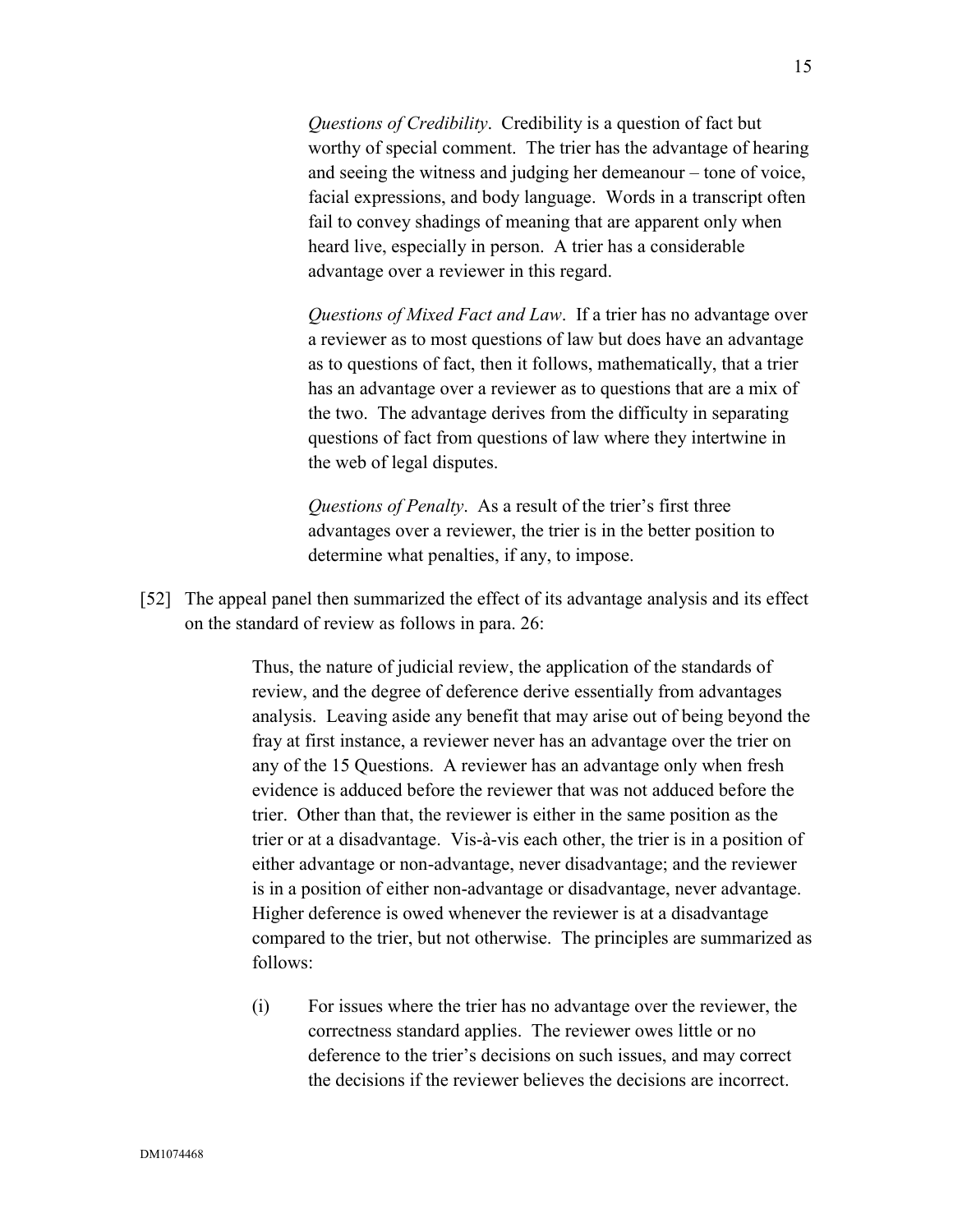- (ii) For issues where the trier has an advantage over the reviewer, the reasonableness standard applies. The reviewer owes higher deference to the trier's decisions on such issues, and may interfere with the decisions only if the reviewer believes the decisions are unreasonable.
- [53] The principles for determining which standard of review applies in which circumstances set out in para. 38 of *Kazman*, which were approved and adopted by the Court of Appeal in *Mohan* and *Kay*, are therefore qualified and must be viewed in the perspective of the analysis and conclusions by the appeal panel set out earlier in paras. 25 and 26.

...

- [54] The statement in para. 31(ii) of *Kazman* that the standard of review for questions and fact, creditability, mixed fact and law and penalty is one of reasonableness must therefore be qualified by limiting that reasonableness standard to circumstances in which the hearing panel has an advantage over the review board. As stated in para. 26(i) of *Kazman*, if the trier has no advantage, the correctness standard will apply.
- [55] In the current case, neither the Respondent nor anyone representing him appeared before the hearing panel. The only evidence considered by the hearing panel was a Notice to Admit that sought admission of facts set out in 62 paragraphs and the authenticity of 17 documents. The hearing panel heard no *viva voce* evidence and did not have the opportunity to assess the demeanour or credibility of any witnesses. All of the evidence that was considered and relied upon by the hearing panel to make its decision was available to the Review Board, and the hearing panel was therefore not in a more advantageous position than the Review Board to receive and assess any evidence and draw factual conclusions from it.
- [56] The reasonableness standard of review for Law Society review boards enunciated in para. 38(ii) of *Kazman*, and adopted by the Court of Appeal, for questions of fact, credibility, mixed fact and law, and penalty is therefore subject to the caveat that this will apply only where the hearing panel has some advantage over the review board with respect to considering and analyzing evidence it heard.
- [57] Once a hearing panel has heard evidence from any live witnesses, the reasonableness standard will be triggered not only for questions of fact and credibility, but also for questions of mixed fact and law (including determinations as to professional misconduct) and penalty. If no such evidence exists then the standard remains one of correctness as was the case prior to *Mohan* and *Kay*.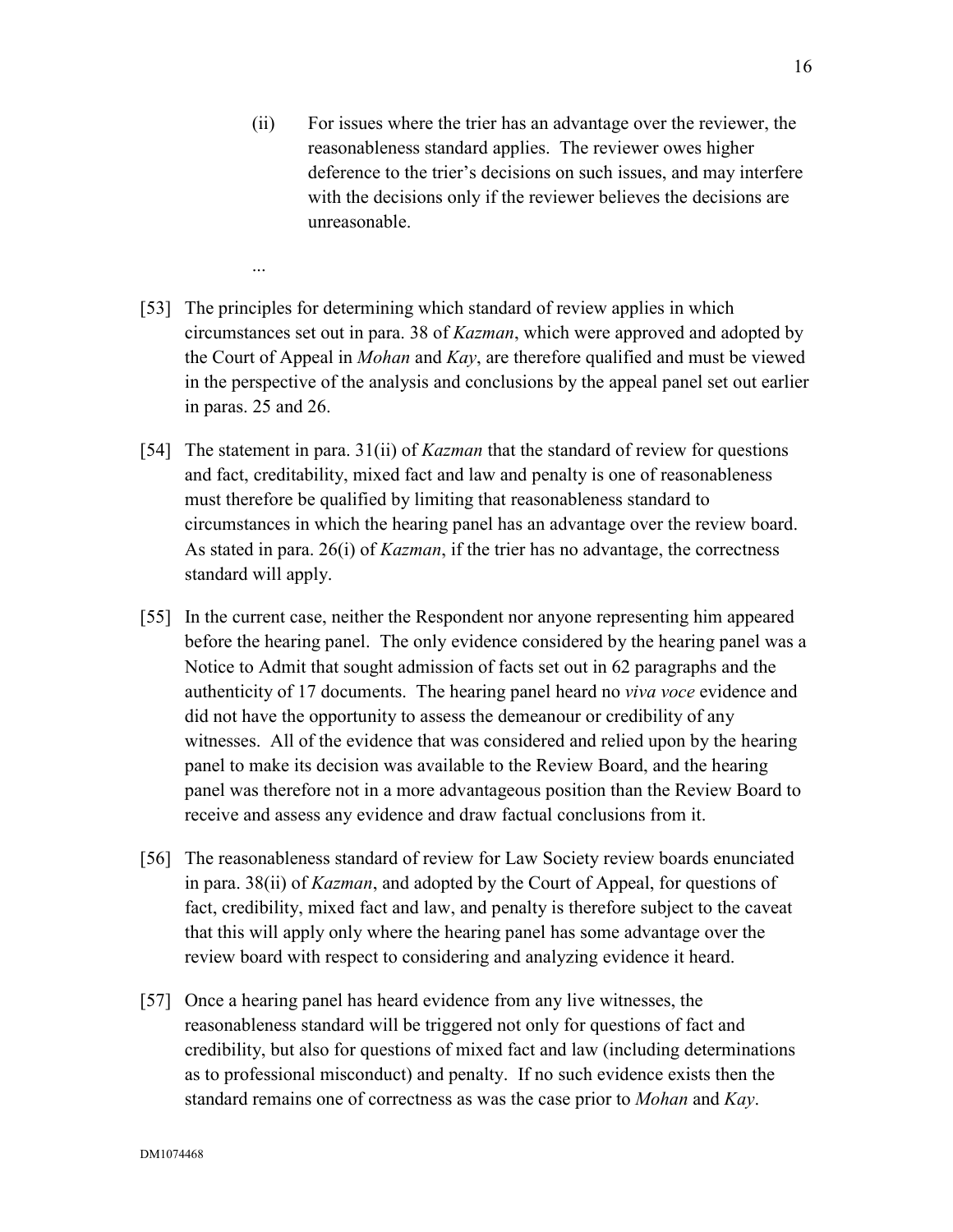[58] In this case, since all of the evidence was written and documentary in nature and no witnesses were heard by the panel, the hearing panel had no advantage over the Review Board and the standard of review for all issues being considered by this Review Board is therefore correctness and not reasonableness.

### **CREDIBILITY AND SUFFICIENCY OF EVIDENCE**

- [59] The Respondent argued in his submission that the original hearing panel made findings of credibility in its decision and therefore the entire decision of the hearing panel hinged on findings of credibility, and ought to not be disturbed.
- [60] We agree with the position of the Law Society that the hearing panel made no findings of credibility, nor could the original hearing panel have made findings of credibility given that the Respondent did not appear and give *viva voce* evidence.
- [61] In respect of the Respondent's submission that the Law Society's case suffers from a failure to present *viva voce* evidence, the hearing panel refused to accept the Respondent's blanket denial of the facts set out in the Notice to Admit, and determined that the Respondent was deemed to have admitted the facts and authenticity of documents set out in the Notice to Admit. The Respondent failed to appear at the hearing, although he was properly served with the citation and with the Notice of Hearing and was even involved in selecting a date for the hearing and was also in contact with Law Society staff as recently as the day before the hearing.
- [62] In such circumstances, we agree with the position of the Law Society that it was not necessary for the Law Society to call any witnesses at the hearing.

# **SUFFICIENCY OF EMAIL RESPONSES AND LENGTH OF DELAY IN PAYMENT**

- [63] The facts accepted by the hearing panel are important to restate because they show a course of conduct with respect to the Respondent's failure to pay his accounts on time and his failure to communicate with the reporting service with respect to those accounts. It is a repeated pattern of conduct with respect to those accounts and that creditor that the Law Society argues is professional misconduct.
- [64] Between May and August 2013, the Respondent hired a court reporter to provide services in connection with actions commenced in the Supreme Court of British Columbia and was issued four invoices dated June 12, July 18, July 25 and August 19, of 2013.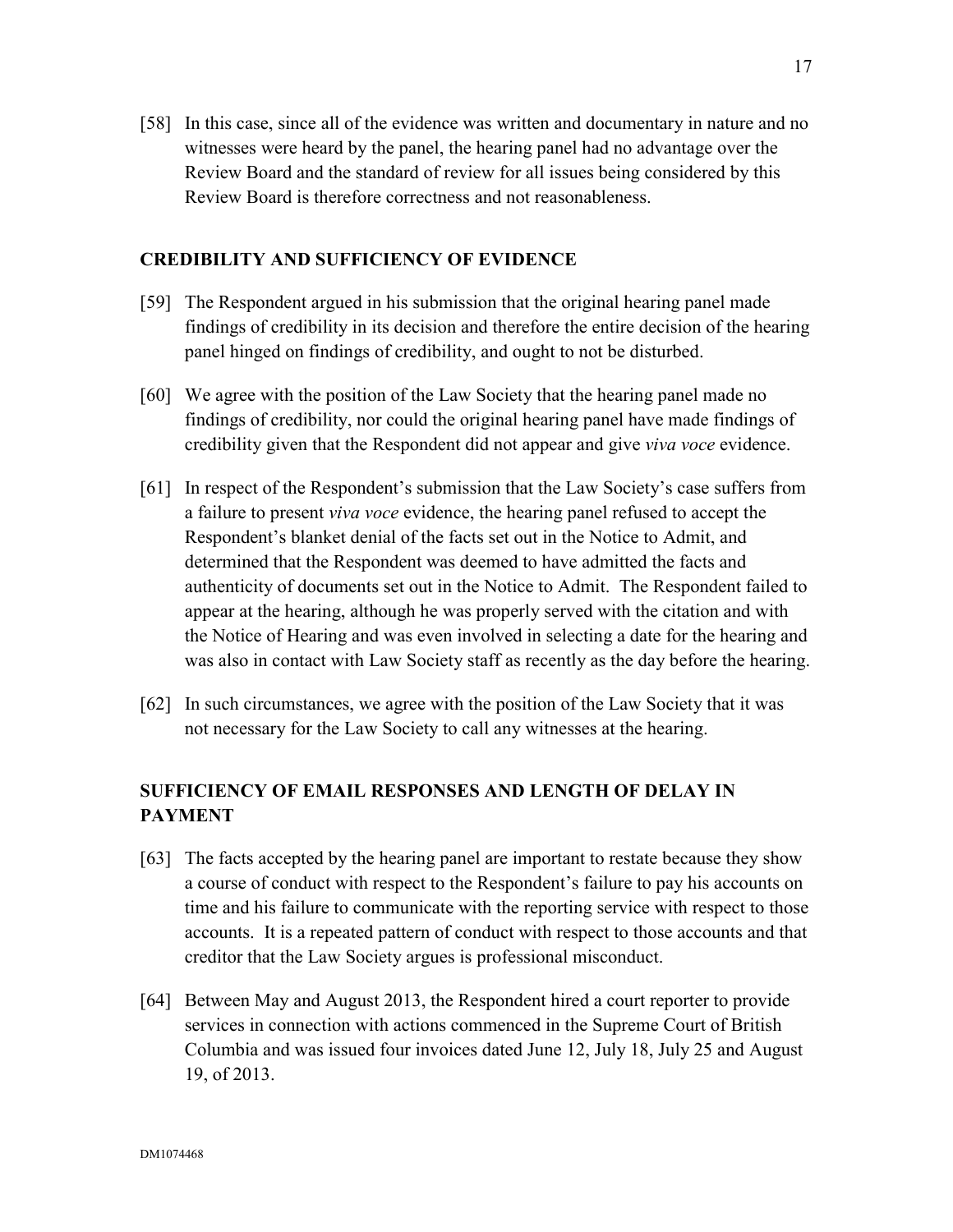- [65] On September 9 and 26, 2013 the reporting service reminded the Respondent, by email, of the four outstanding invoices. On September 26 (three and one-half months after the first invoice was issued, and over a month after the final invoices issued), the Respondent replied to the reporting service's communication and inquired about the amounts outstanding. The service totalled the amounts owed by the Respondent and re-sent their invoices.
- [66] The Respondent acknowledged receipt but did not send payment, and so, on October 17, 2013, the service sent the Respondent another email requesting payment of the four invoices.
- [67] On October 23, 2013 the service sent the Respondent a letter reminding him of his professional obligations to pay practice debts and notified him that further delay would result in a complaint to the Law Society.
- [68] Having not received a response to either communication from the Respondent, the reporting service made a complaint to the Law Society on October 29, 2013. The Law Society wrote to the Respondent about the complaint, referencing Rule 7.1-2 of the *Code Of Professional Conduct for BC*, which provides that "A lawyer must promptly meet financial obligations in relation to his or her practice … when called upon to do so."
- [69] On November 7, 2013 the Respondent informed the reporting service by email that he would pay one of the invoices and that the others would be paid by his clients. There was no evidence or indication that the service had actually agreed to await payment by his clients rather than look directly to the Respondent for payment. Another letter was sent by the reporting service attaching invoices and payment was not made.
- [70] On November 20, 2013 the service again requested payment of all four invoices from the Respondent. The Respondent replied on November 21, 2013 that he would pay three of the invoices and a client would pay the fourth invoice. The service offered to send a courier to pick up the Respondent's payment and asked whether the client had indicated when he would be sending payment. The Respondent answered "yes they have" but failed to provide a date or even an estimated date of payment.
- [71] On November 26, 2013 the Law Society sent a letter to the Respondent's solicitor at the time with respect to the complaint, noting that the Law Society's first letter to the Respondent required a written answer from him by November 19 and that no response had been received.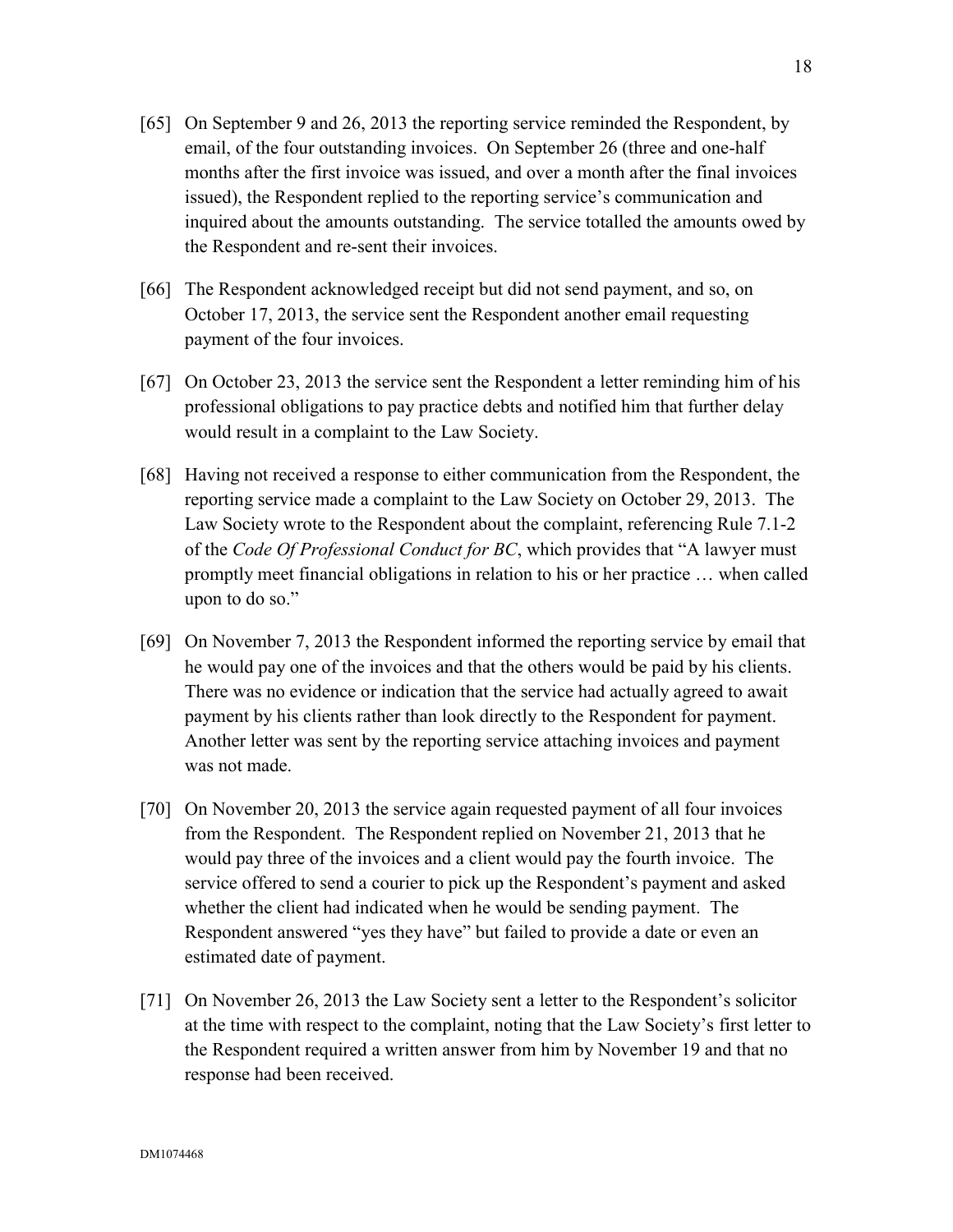- [72] On December 2, 2013 the Respondent provided two cheques in payment of the first three invoices to the reporting service, but one of the cheques was returned NSF and had to be replaced.
- [73] On December 13, 2013 the Respondent replied to the Law Society's previous correspondence indicating that he had not paid the invoices because he was "extremely busy."
- [74] On December 30, 2013 the Respondent paid the fourth and final invoice.
- [75] With respect to the allegation of failure to communicate, the Respondent argues (in his materials) that the evidence demonstrated he did communicate with the reporting service. He argues that "auto-response replies" from his email account, as well as responses from his legal assistant at the time, should constitute responses. He further argued that the question is whether the lawyer failed to respond, not the quality of that response.
- [76] This is disingenuous. We agree with the position of the Law Society that, notwithstanding the Respondent's submission that the quality of this response is irrelevant, his delays in responding to the reporting service's communications must be examined in all of the circumstances in order to determine whether the Respondent's communications and delays in paying the invoices justify a finding of professional misconduct.
- [77] When the Respondent's conduct, such as auto-responses, repeated requests for copies of invoices previously sent, repeated failure to respond, and finally dealing with the reporting service only after the Law Society had become involved, is looked at in its entirety, it is clear to this Review Board that his communications were totally inadequate in the circumstances. He was, in effect, "gaming the system," or "stringing along his creditor" to avoid prompt payment of his accounts.
- [78] Rule 7.2-5 of the *BC Code* provides that "A lawyer must answer with reasonable promptness all professional letters and communications from other lawyers that require an answer, and a lawyer must be punctual in fulfilling all commitments."
- [79] We agree with the position of the Law Society that the words "reasonable promptness" requires consideration of all of the circumstances. If we agree with the Respondent's position that the only relevant consideration is whether he responded at all, then a delay of two years or three years would not contravene Rule 7.2-5 because a response was eventually provided. There must be an element of substantive information in the response as much as there must be timeliness in the response. In the context of several invoices left unpaid for months, and the creditor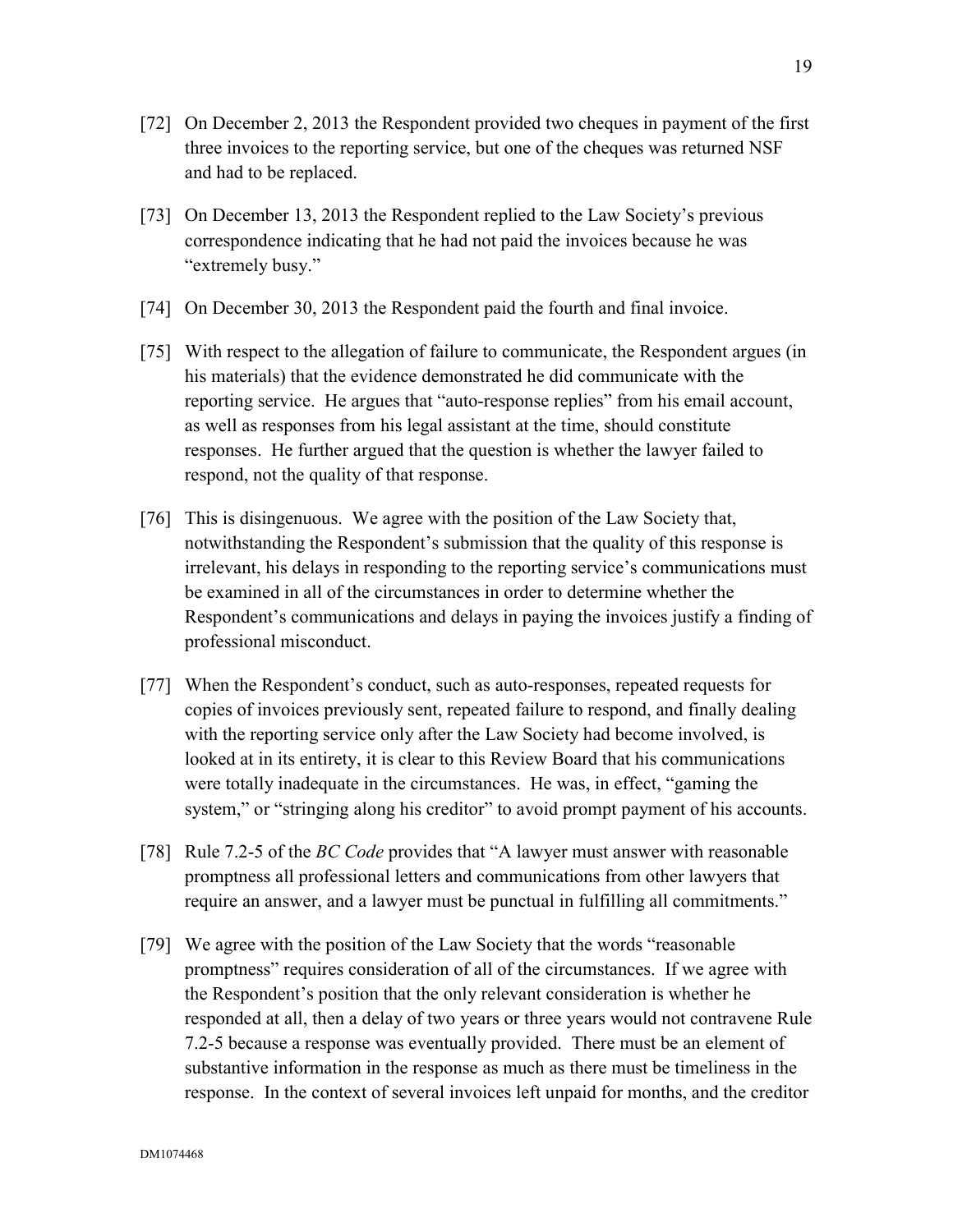often receiving no response at all, or only an auto-response from the Respondent's email, the Respondent's communications were totally inadequate and contribute to the appropriateness of the finding of professional misconduct.

- [80] It must be remembered that this is not a case where a lawyer has simply not paid an account within 20 days and has been cited by the Law Society for professional misconduct because a creditor complained to the Law Society. If lawyers could be found to have committed professional misconduct by failing to contact or pay trade creditors within 17 and 20 days, it could turn the Law Society to a collection agency for creditors. Indeed, many service providers give law firms 30, 60, 90 or more days to pay their trade accounts, depending upon the provider, the law firm and the circumstances. The Law Society's discipline process should not be used as a collection agency for creditors.
- [81] The creditor, in this case, did not use the Law Society's discipline process to collect its accounts. The creditor complained to the Law Society as a last resort to deal with a lawyer who engaged in a pattern, over four to six months, of not paying his accounts, and not providing substantive responses regarding those overdue accounts.
- [82] We find, taking all of the circumstances into account, that a finding of professional misconduct is appropriate in this case because the Respondent's conduct is a marked departure from the standard the Law Society expects of lawyers. In short, the Law Society expects lawyers to promptly meet their financial obligations in relation to their practices when called upon to do so, and the Law Society expects lawyers to give substantive responses to creditors inquiring about their unpaid accounts.

### **MARKED DEPARTURE**

- [83] The hearing panel determined that the conduct of the Respondent did not amount to a marked departure from the standard of conduct the Law Society expects of lawyers and therefore did not constitute professional misconduct. As noted above, the Review Board disagrees with that finding. The Review Board also disagrees with the hearing panel's interpretation of "marked departure."
- [84] The leading case on the issue of "marked departure" is *Law Society of BC v. Martin*, 2005 LSBC 16, where a test for professional misconduct was prescribed and where such test has been applied by the majority of Law Society hearing and review panels. The test is as follows: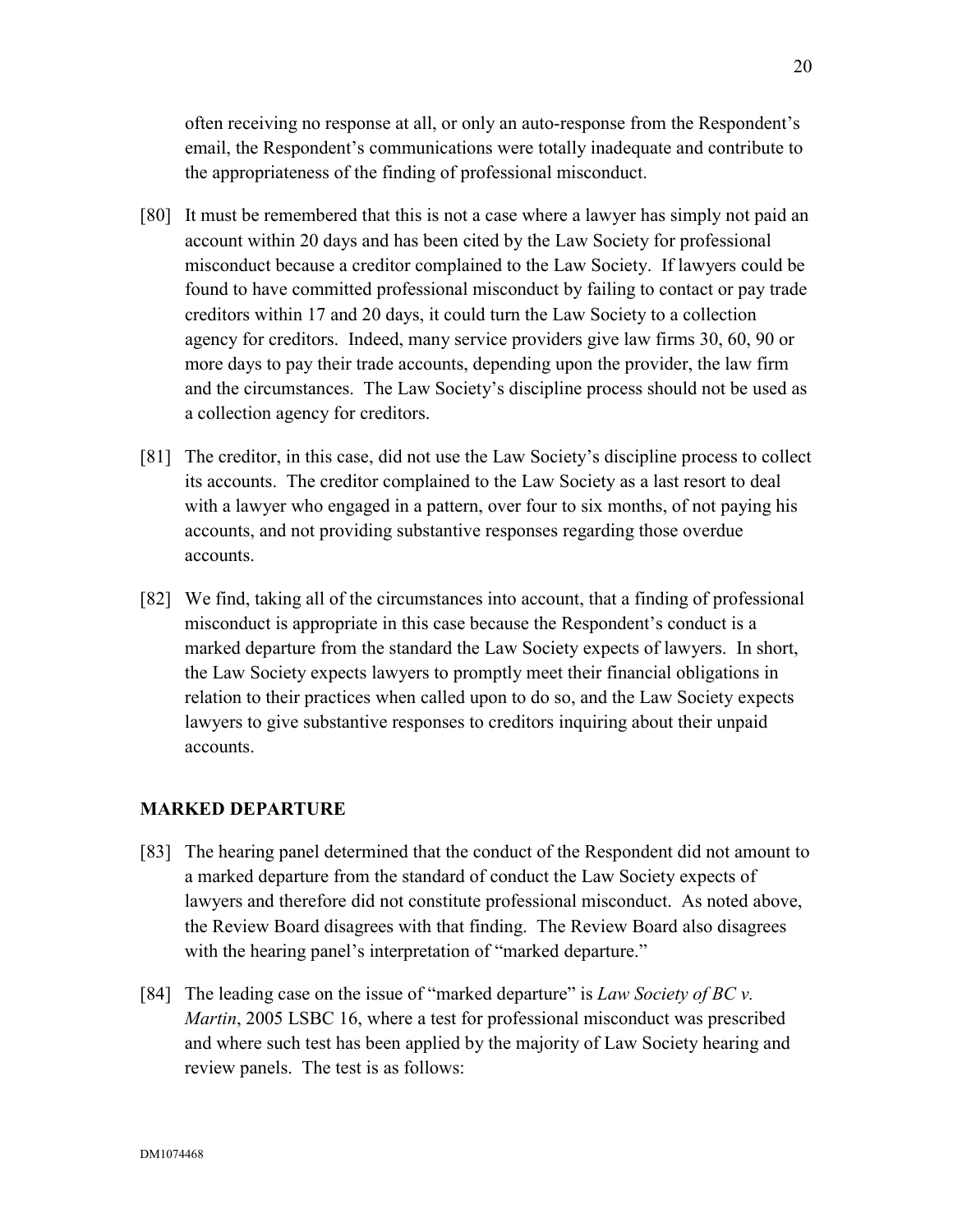Whether the facts as made out disclose a marked departure from that conduct the Law Society expects of its members; if so, it is professional misconduct.

[85] However, the hearing panel went further than merely stating that the conduct of the Respondent did not amount to a "marked departure." The hearing panel qualified "marked" to mean "pronounced, glaring or blatant." Again, the actual language used by the hearing panel at paragraph 47 is as follows:

> While the Respondent could have been more prompt, we find that delays of 17 and 20 days, respectively, in these instances, do not constitute a marked (*or pronounced, glaring or blatant*) departure from the standard of conduct the Law Society expects of its members.

[emphasis added]

- [86] "Pronounced," "glaring" and "blatant" are not synonyms for "marked." *Martin* did not qualify "marked departure" in terms of conduct that is pronounced, glaring or blatant. Such words, in our view, create a higher standard for professional misconduct than that determined in *Martin*, and in other cases that have adopted *Martin*.
- [87] Paragraph 46 of the decision of the hearing panel is as follows:

We do not consider that the Law Society requires a standard of perfection of lawyers in fulfilling their obligation to respond to communications from non-lawyers. Here, the Respondent actually replied to Reportex's communications. ...

The Law Society does not require a standard of perfection. But taking into account all the facts, the Respondent's course of conduct in this matter fell far below the standard expected by the Law Society of lawyers.

[88] Accordingly, we believe the hearing panel erred with respect to the test prescribed in *Martin*. "Pronounced, glaring or blatant" is not part of that test, and it was incorrect for the panel to effectively modify that test.

## **PRECEDENT**

[89] The Respondent submits that there is no precedent for finding of professional misconduct in the circumstances of this matter and that this is fatal to the Law Society's case. This argument is specious, and is therefore rejected by this Review Board. A finding of professional misconduct was open to the hearing panel